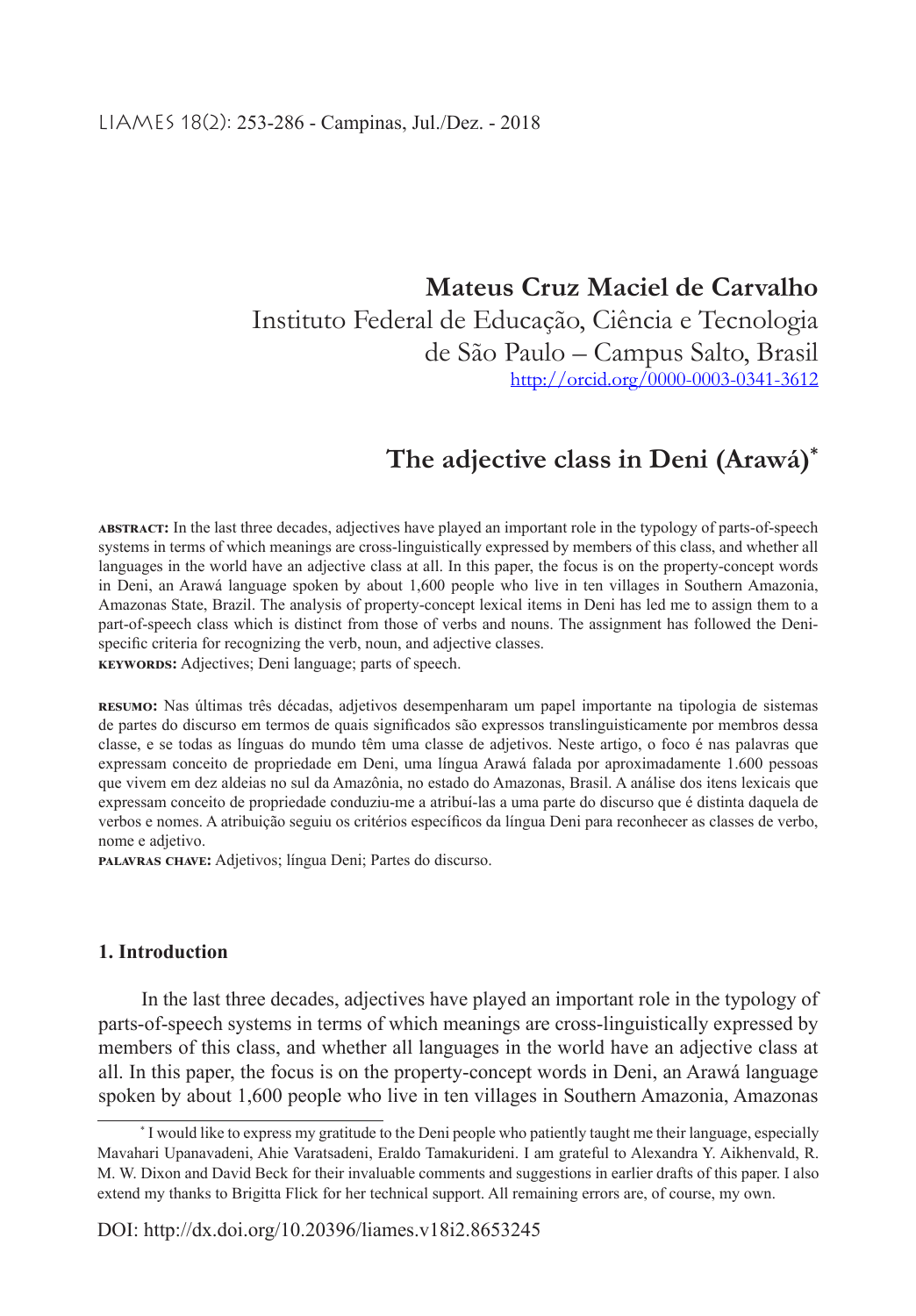State, Brazil. The Arawá family includes Kulina (which is closely related to Deni), Madi (consisting of three dialects: Jarawara, Jamamadi, Banawá), Sorowahá and Paumarí. The Arawá language, which gave its name to the family, has been extinct since 1877 and is known from an 1869 word list.<sup>1</sup> Arawá languages are spoken in the Juruá-Purus interfluve, in the Brazilian State of Amazonas, except for Kulina which is spoken in the Acre State and in Peru.

Dixon (1999: 294) provides a Table which shows the genetic relationship of Arawá languages:

**Table 1**: Genetic relationship between the Arawá languages (Dixon 1999: 294)

 1 Paumarí (c. 600, only c. 200 speak the language) 2 Madi, spoken by three tribes, each with its own dialect: Jarawara (c. 150) Jamamadi (c. 190) Banawá (c. 80) 3 Sorowahá (c. 100) Dení-Kulina subgroup 4 Dení (c. 1,000) 5 Kulina (or Madiha or Madija) (c. 2,500) 6 Arawá (extinct since about 1880)

Dienst (2014: 163) pointed out that in Kulina most words denoting properties are stative verbs, but this language includes a small closed class of adjectives whose members fulfill the typical function of such a word class. In Jarawara (a dialect of Madi), Dixon (2004b: 335-337, 2004c:186-189) has identified a small closed class of adjectives that comprises fourteen members, to which may be added a small number of derived adjectives which results from a semi-productive process in which –*bote* is attached to an intransitive stative verb. With regard to Paumarí, Chapman and Derbyshire (1991: 259) claim that a noun modifier may be either an adjective or a verb. "Adjectives occur as noun modifier in their basic forms. They can occur as verb with the addition of a verbalizer affix" which is -ki 'DESC' and attaches to intransitive, adjectival-type verbs. For Deni, which is the focus in this paper, Koop and Koop (1985: 37) include a list with seventeen adjectives which they consider not be inflected like verbs.

The main aim of this paper is to investigate the grammatical status of property-concept lexical items on a Deni-specific basis, in order to assign them to a part-of-speech class. Associated with that, the paper also seeks to be integrated in the debate of parts-of-speech typology in both discussing theoretical aspects of word-classes typology and providing an

<sup>1</sup> For a classification of Arawá languages, see Dixon (1999, 2004b, 2006); a summary is provided by Aikhenvald (2012: 56) and Carvalho (2013a: 91). Additional sources include Everett (1995), Dienst (2008), and Carvalho (2013b). A comprehensive list of older sources is in Dixon (2006).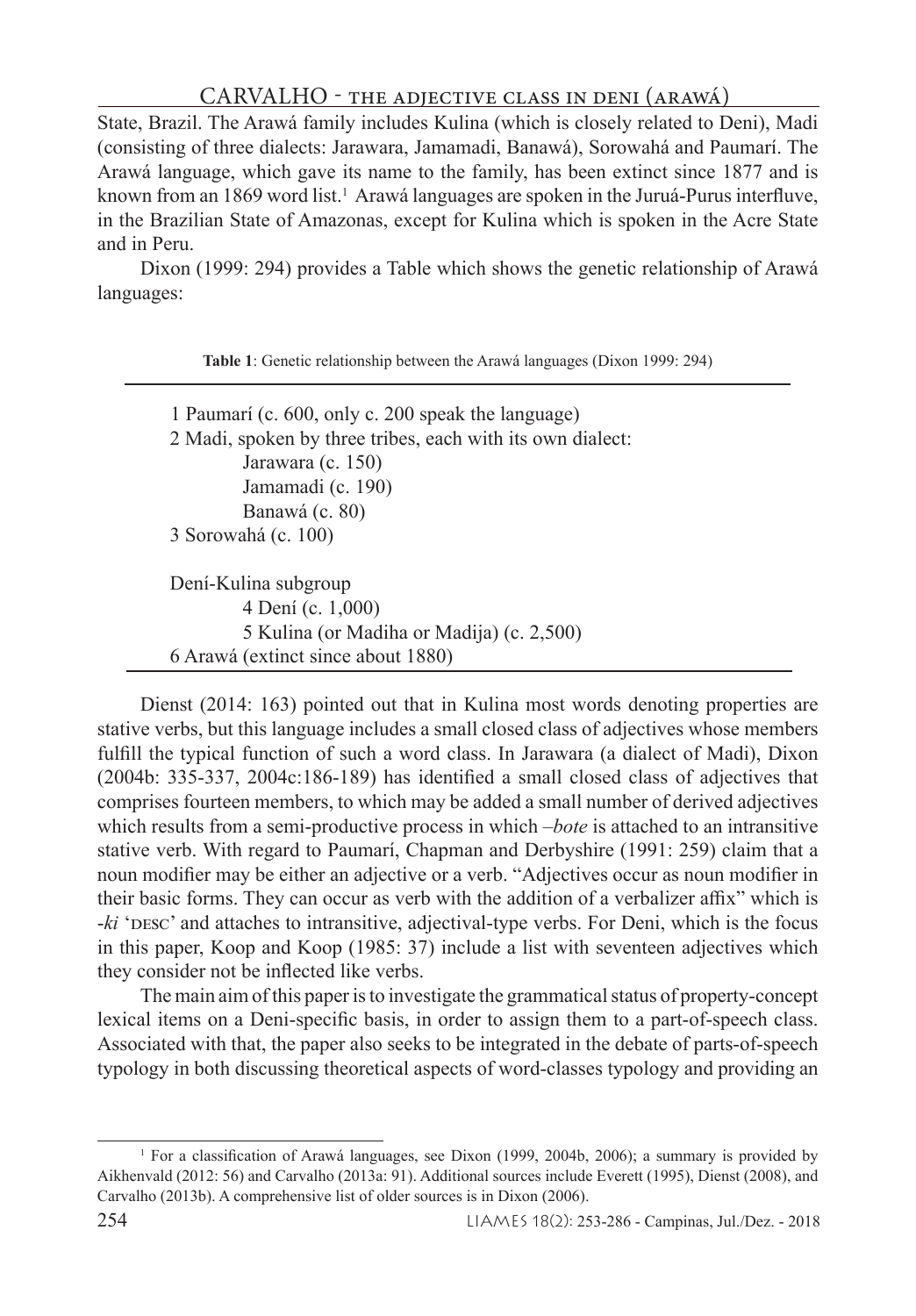#### LIAMES 18(2)

account of a particular language. Such accounts have contributed to the improvement of the typological theory and understanding of the human language.

To begin, I offer in §2 an overview of the clause structure in Deni, illustrating the constituent order and the clause types. In §3 I discuss the criteria for assigning lexical items into parts-of-speech classes in the world's languages, showing the reasons to keep using the traditional terms 'noun', 'verb' and 'adjective' for a language such as Deni. Following and based on that, I provide the overall characteristics of verbs in §4 and nouns in §5 in Deni. I then turn to property-concept words in §6 in order to provide their grammatical characteristics, which allow us to categorize them as belonging to a different word class from those of verbs and nouns. §6.1 shows that, on a morphological basis, the adjective class is divided in two subclasses: subclass I adjectives, which are dealt with in §6.1.1, and subclass II adjectives, which are discussed in §6.1.2. The tiny fraction of flexible lexical items is addressed in §6.2. Finally, the conclusions reached in this paper are given in  $\S7$ , in addition to some comparisons with related languages.<sup>2</sup>

#### **2. Constituent order and clause structure in Deni**

The constituent order within a clause in Deni is flexible and pragmatically determined. Although the preferred order being aov/sv (see Dixon 1994), it is not uncommon to find transitive clauses in which the object precedes the subject. To providing examples of the different types of clauses in Deni, I offer instances in (1a-d) where the syntactic function of each argument and the predicate is given in parenthesis after each constituent in the first line.<sup>3</sup>

- (1a) Mavahari (s) Ø-vad–ari (IP)<br>Mavahari: Mavahari: 3-sleen–NFUT: 3-sleep-NFUT:M 'Mavahari slept.'
- (1b) tsura (A) tsipari (O) Ø –kadapi–ari (TP)<br>monkey banana 3–eat–NFUT:M 3–eat–nfut:m 'The monkey ate a banana.'

<sup>&</sup>lt;sup>2</sup> This paper is based on data obtained during five fieldtrips to Deni-speaking villages (mainly at Cidadezinha village, the first one on the Cuniuá river) in the period between 2011 and 2016. The corpus contains video-recordings and sound-recordings of stories of various genres, descriptions of traditional activities, fieldnotes, and elicited data (approximately 20 hours).

<sup>&</sup>lt;sup>3</sup> Deni phonological system includes fifteen consonants and four vowels (cf. Carvalho 2013b) for which I employ a version of the practical orthography in examples in this paper as follows:  $p = /p$ ;  $b = /b$ ;  $t = /t$ ;  $d = /d$ ;  $k = /k/$ ;  $ph = /ph/$ ;  $th = /t^{h/}$ ;  $kh = /k^{h/}$ ;  $v = /v/$ ;  $h = /h/$ ;  $m = /m/$ ;  $n = /n/$ ;  $t = /r/$ ;  $ts = /ts/$ ;  $dz = /dz/$ ;  $a = /a/$ ;  $e = /e/$ ;  $i =$  $\lambda i$ ;  $u = \lambda u$ . The following abbreviations are used: 1, 2, 3 = first, second, third person; A = subject of a transitive clause;  $ADJ = \text{ad}\text{jectivizer}$ ;  $CC = \text{copula complement}$ ;  $\text{COMDT} = \text{conditional}$ ;  $CP = \text{copula predicate}$ ;  $CS = \text{copula}$ subject;  $DESC =$  descontinutive;  $F =$  feminine;  $FOC =$  focus;  $FUT =$  future tense;  $GEN =$  genitive;  $IMP =$  imperative;  $in terms =$  intensifier;  $IP =$  intransitive predicate;  $ITER =$  iterative;  $LOC =$  locative;  $M =$  masculine;  $MULTFUNC =$ multifunctional;  $NCA = noun$  class agreement;  $NFUT = non-fulture$  tense;  $NP = noun$  phrase;  $NPOL = non-polite$ ;  $o = object$ ; opa = optional peripheral argument;  $p = predicate$ ;  $prv = perfective$ ;  $pL = plural$ ;  $pOL = police$ ;  $pos$  $=$  possessed;  $q =$  question;  $s =$  subject of an intransitive clause;  $sq =$  singular;  $rp =$  transitive predicate;  $vcm =$ verbal class marking.

LIAMES 18(2): 253-286 - Campinas, Jul./Dez. - 2018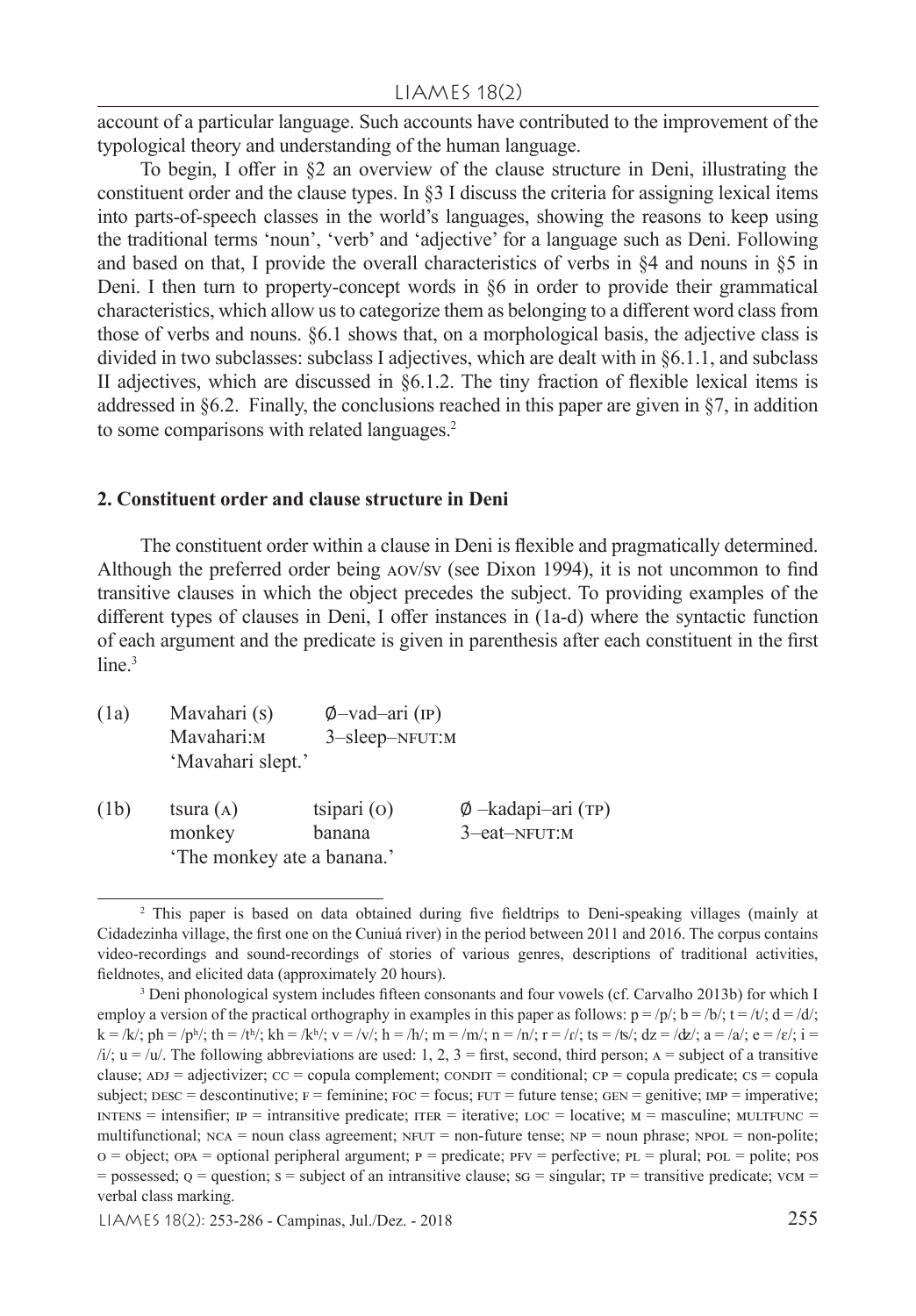| (1c) | Mavahari (S) | $pui-dza$ (OPA)                  | $\varnothing$ -vad-ari (IP) |
|------|--------------|----------------------------------|-----------------------------|
|      | Mavahari:м   | hammock-MULTFUNC                 | $3$ -sleep-NFUT:M           |
|      |              | 'Mavahari slept in the hammock.' |                             |

(1d) Itshiruha (a) Naphanani–kha udza (o) ∅–ka–navatu–tuvi (tp) Naphanani:F-GEN 'Itsiruha will build Naphanani's house.'

Example (1a) includes an intransitive clause in which the proper name *Mavahari* functions as subject of the intransitive verb –*vad* 'to sleep'. (1b) exemplifies a transitive clause in which both *tsura* 'monkey' and *tsipari* 'banana' are arguments of the transitive verb –*kadapi* 'to eat'; such arguments, however, have different functions in that *tsura* 'monkey' functions as subject and *tsipari* 'banana' is the object. The verb –*vad* 'to sleep' is given in both (1a) and (1c); whereas in the former example it has only one argument, in the latter it has two arguments of which one is not obligatorily required by the verb. This is common in the clauses in Deni and is referred to as optional peripheral argument – opa here. The opas in Deni are typically marked by Case in Deni, as illustrated in (1c) and others in the present paper. Finally, (1d) illustrates an occurrence of the transitive verb –*navatu* 'to build' in a sentence in which the argument in the O function is overt in the clause; it is noteworthy to mention that this argument could not be overt, but recoverable from the context of conversation.

With respect to transitivity, Deni includes basically two types of verbs: intransitive verbs and transitive verbs. The first type includes the intransitive verbs, which may occur only in intransitive clauses having only one obligatory argument, the subject (s). Clauses in which intransitive verbs occur may have an optional peripheral argument that is typically marked by Case, as mentioned above (cf. (1c)). Examples of intransitive verbs in Deni are –*kidza* 'to defecate', *hupa*– 'to run'. The second type encompasses the transitive verbs, which may occur only in transitive clauses with two obligatory arguments, the subject of transitive clauses  $(A)$  and the object  $(O)$ . Clauses containing transitive verbs may have an optional peripheral argument which is typically marked by Case. Examples of transitive verbs are *te*– 'to shoot', and –atika 'to want'. Some transitive verbs such as da– 'to give' and ima– 'to talk' can receive a peripheral argument that is marked by the Case.

Besides these types of verbs, Deni has a copula verb –*ha* 'to be' which occurs with two core arguments, copula subject (cs) and copula complement (cc), but its morphological possibilities are much more restricted than for main verbs, taking only person and tense markings. As we shall see in §4, all verbs receive person marking in Deni. Then, the CS may be elliptical in copula clauses at first and second person, and also at third person if the subject is known by people involved in the conversation. Copula verb –*ha* 'to be' is only obligatory with the two subclass I adjectives *mahu* 'married' and *hau* 'tired'. All other adjectives show a zero copula when they occur in the predicate position, as we will see in §6.

Types of clauses in Deni are closely related to the transitivity classes of verbs in this language. With respect to transitivity, Deni includes two basic types of clauses: intransitive and transitive. Intransitive clauses require only one obligatory argument, which is the subject (s), as illustrated in (1a), whereas transitive clauses require two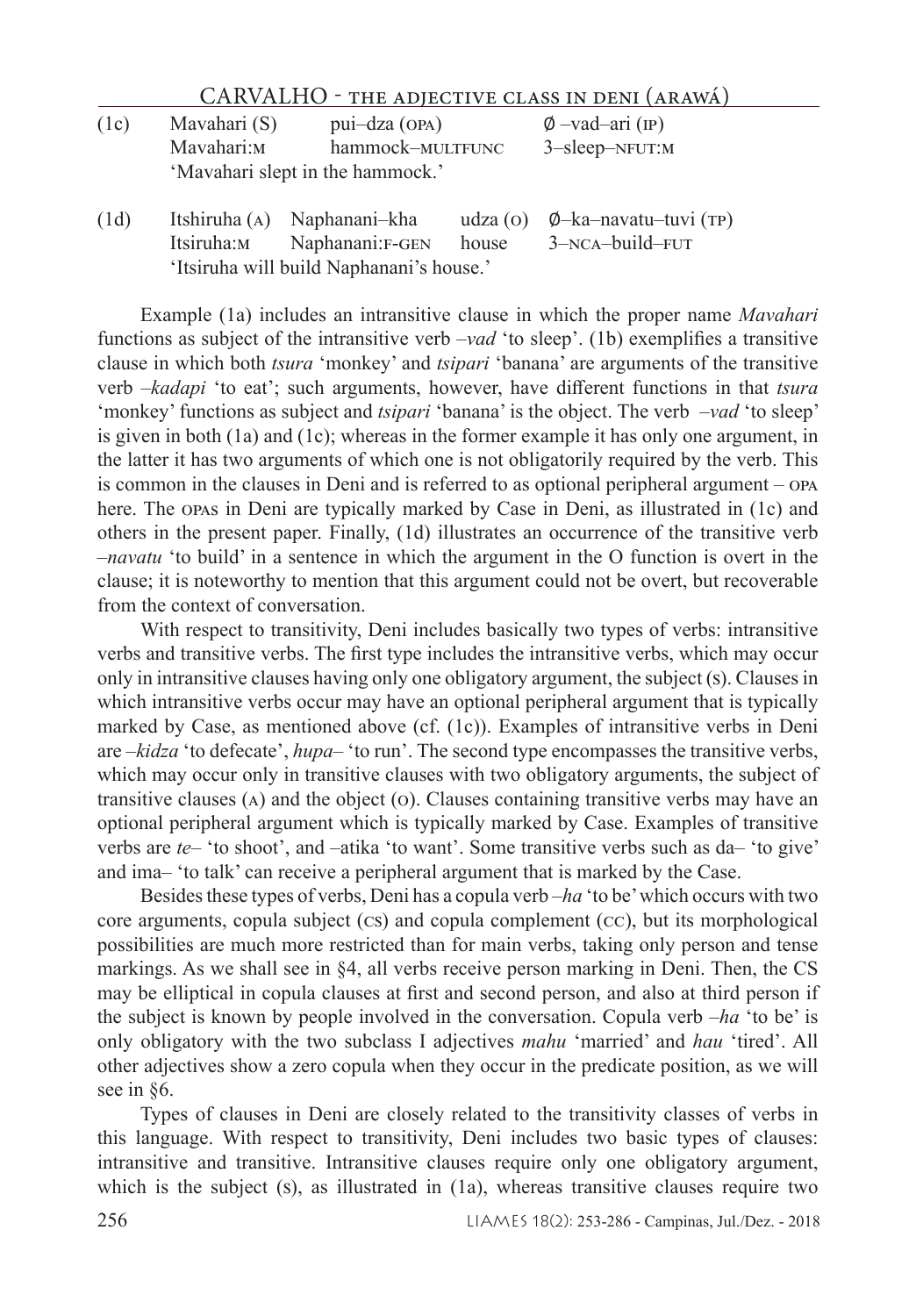obligatory arguments, which are the subject (A) and the object (O), as in (1b). Both types of clauses may have optional peripheral arguments that are typically marked by case, but not necessarily. Typically, an optional peripheral argument occurs in the beginning of the clause; but eventually it does occur in other positions within the clause (cf. (1c)).

As we shall see in §4, all verbs in Deni take the person marking. Then, the subject of both transitive and intransitive clauses may be omitted in the clause, but is marked on the verb. In most cases, each verb agrees in gender with its subject  $(A/S)$ . However, there are some cases in the database in which the object triggers the gender agreement on the verb. This seems to be related to the a constructions and o-constructions mentioned by Dixon (2004b: 417-443) for Jarawara language. More study is required to explain this sort of variation.

Having pointed out this overview on constituent order and transitivity types in regard to verbs and clauses, I turn now to the theoretical discussion of parts-of-speech system, showing the analytical position taken in this paper.

#### **3. Categorizing parts of speech: Theoretical issues**

As argued by van Lier and Rijkhoff (2013), to categorize is a fundamental trait of human cognition which consists of grouping entities according to shared characteristics. In this sense, language – as a human activity – is not exempt from categorization. Similarly, to concrete entities such as people and things, abstracts entities such as words are also grouped into classes according to features, they have in common. In the literature, the terms 'parts-of-speech system' and 'word classes' are currently used interchangeably. However, it is not difficult to find a subtle terminological difference between them in the literature: whereas the term 'parts-of-speech' was mostly used referring to the major word classes (usually verb, noun and adjective) in a specific language, the term 'word classes' refers to all word classes. Both terms – save for the small differences just pointed out – are used for grouping lexical items into parts or classes in the world's languages according with their shared grammatical characteristics.

It seems to be a widely-accepted methodology by the typologically-oriented linguists that the parts of speech must be identified according with the language-internal criteria. This perspective is also adopted here in characterizing verbs, nouns, and adjectives based on Deni-internal grammatical criteria. Although the languages of the world include different ways for defining the membership of a lexical item into a part of speech, there are cross-linguistically recurrent patterns that were attested in decades of typological research based on descriptions of a wide and diverse range of languages of the world that show us some trends which parts of speech are amenable to follow, as we shall see below. Dixon's (1982) seminal work, for instance, points to a recurrent semantic domain for adjectives that languages of the world tend to share, which is plainly broader than in one specific language. I will turn to Dixon's work in §6.

Assigning an element into a category is an activity that can take place at different levels of the grammatical structure. The relevant levels of the categorization of units with lexical meaning offered by Lehman (2010: 45) are in Table 2 (which is adapted here).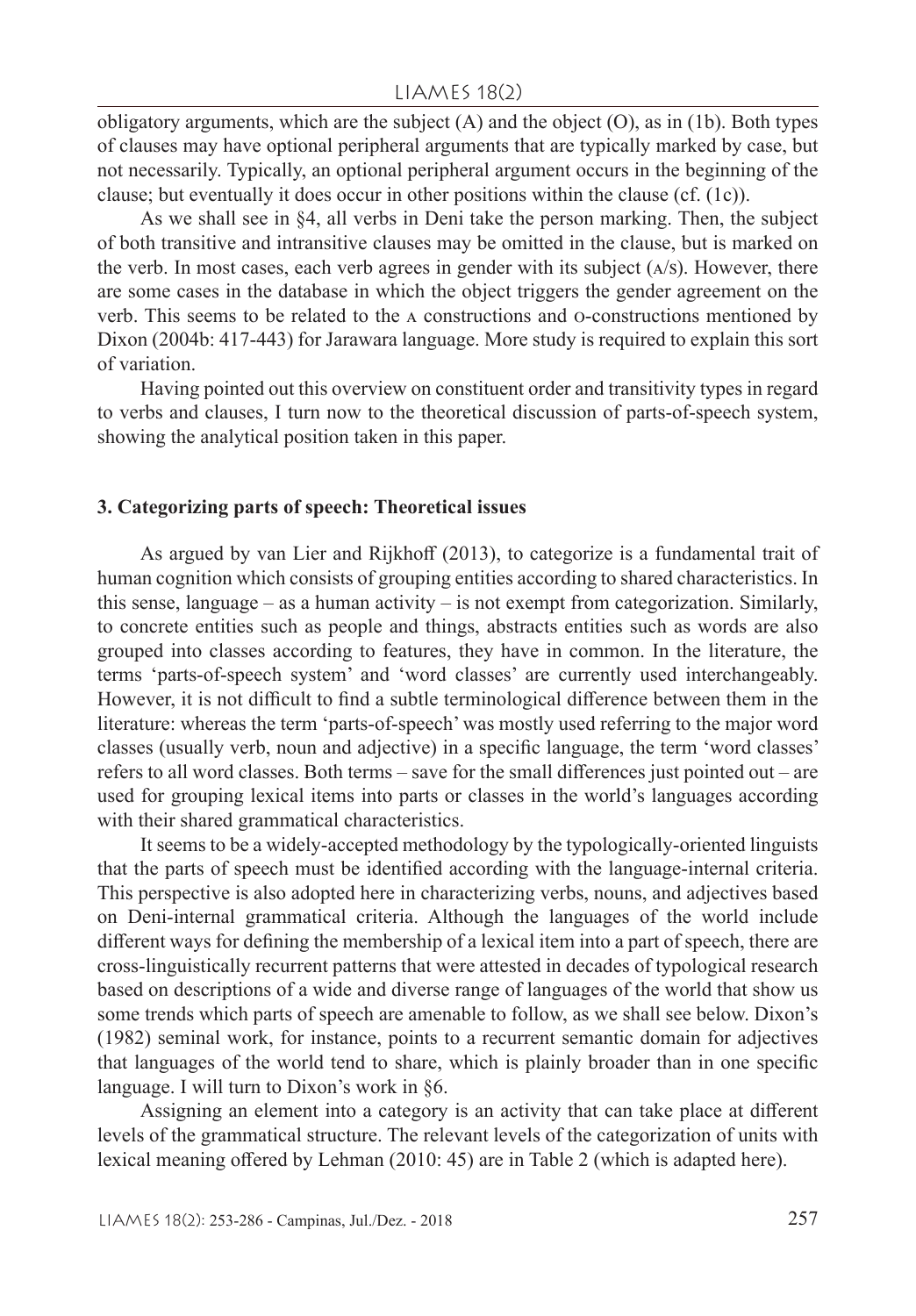|               | <b>Table 2:</b> Levels of grammatical categorization |  |  |  |
|---------------|------------------------------------------------------|--|--|--|
| Level         |                                                      |  |  |  |
|               | Phrase                                               |  |  |  |
|               | Word form                                            |  |  |  |
| $\mathcal{L}$ | <b>Stem</b>                                          |  |  |  |
|               | Root                                                 |  |  |  |

### CARVALHO - THE ADIECTIVE CLASS IN DENI (ARAWÁ)

|  |  | <b>Table 2:</b> Levels of grammatical categorization |
|--|--|------------------------------------------------------|
|  |  |                                                      |

In this paper I will mainly focus on level 4 on Table 2 for assigning lexical items into parts of speech. The lower levels are eventually referred in this paper (such as level 1 when discussing the subclass I adjectives in §6.1.1, since these roots may be used, at level 4, as both intransitive stative verbs and adjectives, depending of the morphological markings they take. Hence, the pre-categorization is not possible for such roots). Given that the final categorization of lexical items is made here at the highest level – when the lexical items are being used in speech – it is plainly appropriate to refer to the parts (or classes) for which the lexical items are assigned to as 'parts of speech'.

I also believe it is appropriate to refer to the three major parts of speech using the traditional names 'verb', 'noun' and 'adjective'. Typological studies have provided good grounds for retaining these traditional terms, since they can make analogies between systems that, while not identical, share enough traits to be reasonably referred to with the same descriptive terms (even if they are understood to have different, overlapping meanings when applied to different languages), as we shall see below in this section. Moreover, although opaque names such as "the –*de*-form" or "class 21" may be theoretically justified, they are by no means practical, as Haspelmath (2007) mentioned.

Croft (1991, 2000, 2003) recognizes that reference, predication and modification are in fact pragmatic (communicative) functions which are the foundation for the distinction of the three traditional major parts of speech. This perspective points to typological prototypes for parts-of-speech systems which can be set out as follows:

(a1) The propositional operation of a noun is to make reference to an entity;

(a2) The propositional operation of a verb is to make predication of an action;

(a3) The propositional operation of an adjective is to make modification by a property.

The prototypical syntactic functions of the three major parts of speech can be plainly associated with the pragmatic functions – that is, the propositional operation that the parts of speech are used in. Compare the assertions in  $(A1-3)$  with the assertions in  $(B1-3)$ .

(b1) A noun is a lexical item which is unmarked as head of np that is the argument of a predicate;

(b2) A verb is a lexical item which is unmarked as head of a predicate;

(b3) An adjective is a lexical item which is unmarked as a noun modifier.

Prototypical functions associated with propositional acts are relevant when considering the 'splitting' related to the three major parts of speech. For instance, some of the lexical items that are classified as verbs in Deni include differences with respect to their morphological, syntactical and semantic behavior. Firstly, intransitive stative verbs do not take imperative marking, what other verbs such as action verbs do; secondly, transitive verbs require a mandatory argument in the o function, which is not allowed for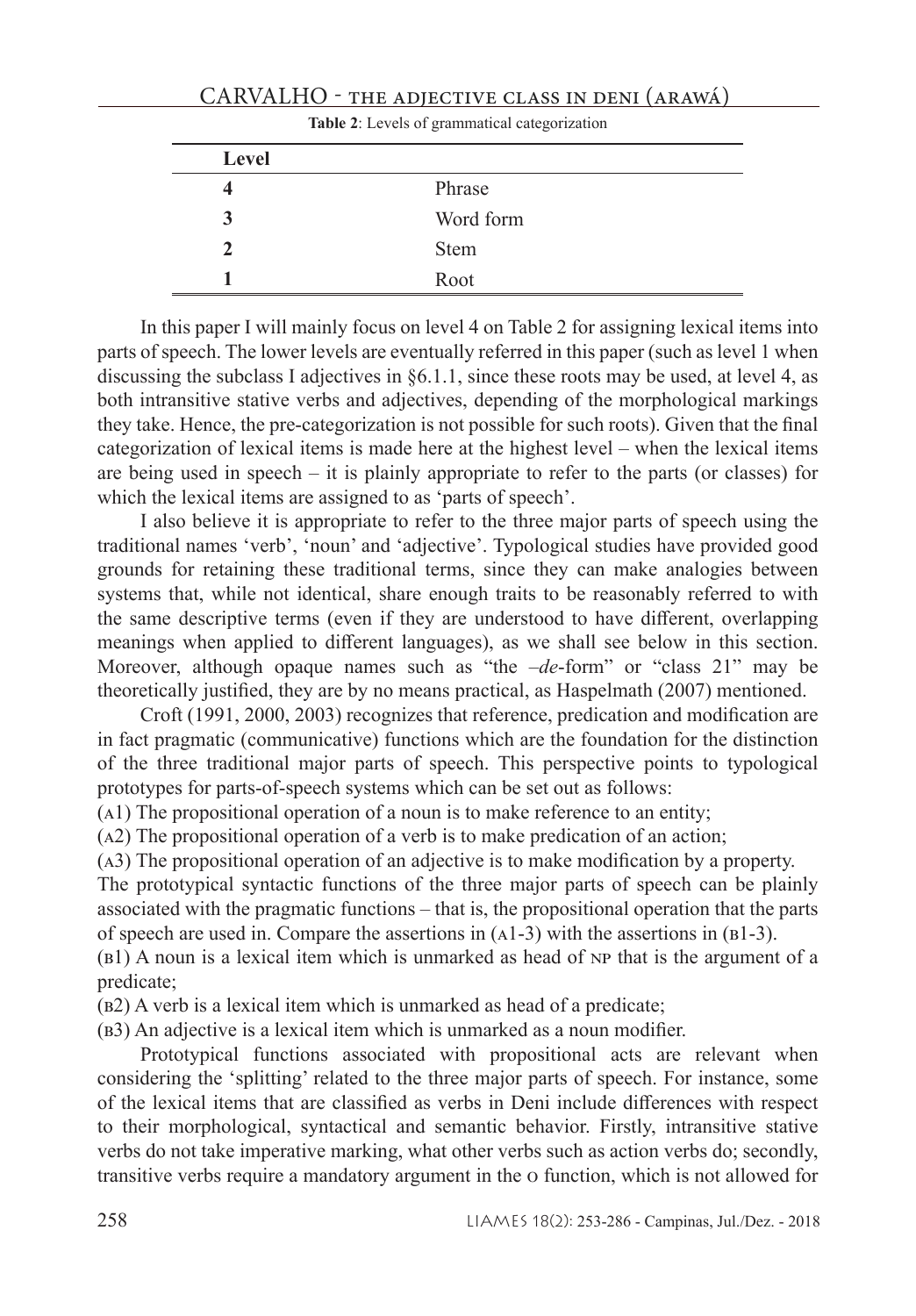intransitive verbs; thirdly, some verbs express actions, others express state and even others express natural phenomena.

Are these lexical items members of different parts of speech or do they belong to the same part of speech? Depending on the criterion adopted, one could split them into different parts, such as intransitive stative words or transitive action words or even natural phenomena words. This attitude, however, would be overlooking a wide range of features shared by these words, as we shall see in §4. Moreover, the assignment of such lexical items into different parts of speech would also overlook the propositional acts for which such items are used in communication.

Although these lexical items include different characteristics, they share enough traits to be assigned to the same part of speech. Then, all of these supposed different classes are, in an in-depth analysis, members of the same part of speech. The morphosyntactic shared features are, hence, the reason to assign all the (transitive, intransitive, stative, actions) verbs to the same part of speech. These morpho-syntactic characteristics are dealt with in more detail in §4.

Croft (2003: 185) argues that the examination of combinations of semantic classes and propositional acts provides the cross-linguistic evidence for typological prototypes of three major parts of speech. Besides the typological prototypes of combinations of parts of speech and propositional acts given above, Croft's table (Table 3) includes the traditional names of constructions overtly coding non-prototypical combinations of parts of speech and propositional act.

|            | Reference                                      | Modification                                                   | Predication                      |
|------------|------------------------------------------------|----------------------------------------------------------------|----------------------------------|
| Objects    | <b>Unmarked nouns</b>                          | genitive, adjectivization, Predicate nominals,<br>PPS on nouns | copulas                          |
| Properties | deadjectival nouns                             | <b>Unmarked adjectives</b>                                     | Predicate adjectives,<br>copulas |
| Actions    | action<br>complements, infinitives,<br>gerunds | nominals, particles, relative clauses Unmarked verbs           |                                  |

**Table 3**: Overtly marked structural coding constructions for parts of speech (cf. Croft, 2003: 185)

Notice that markedness is a key term for thinking both prototypical propositional operations and prototypical syntactic functions of parts of speech. This occurs because, as mentioned above, the syntactic function of a lexical item is determined by the propositional operation that is performed on it. Undoubtedly, other combinations than those unmarked ones of parts of speech and propositional operations are possible. However, these other combinations are marked. Genitive constructions, for instance, typically stablish a relation between two nouns of which one plays a role of noun modifier in indicating the possessor. In this non-prototypical function, the noun that is playing the role of modifier is marked. Cross-linguistically, this marking is expressed in different ways, such as by the attachment of a morpheme or the position of the nouns within the np.

In Deni, possessive constructions involving two free (alienable) nouns mark the possessor with =*kha* (cf. Schemes 3 and 4). This non-prototypical function of a noun is,

LIAMES 18(2): 253-286 - Campinas, Jul./Dez. - 2018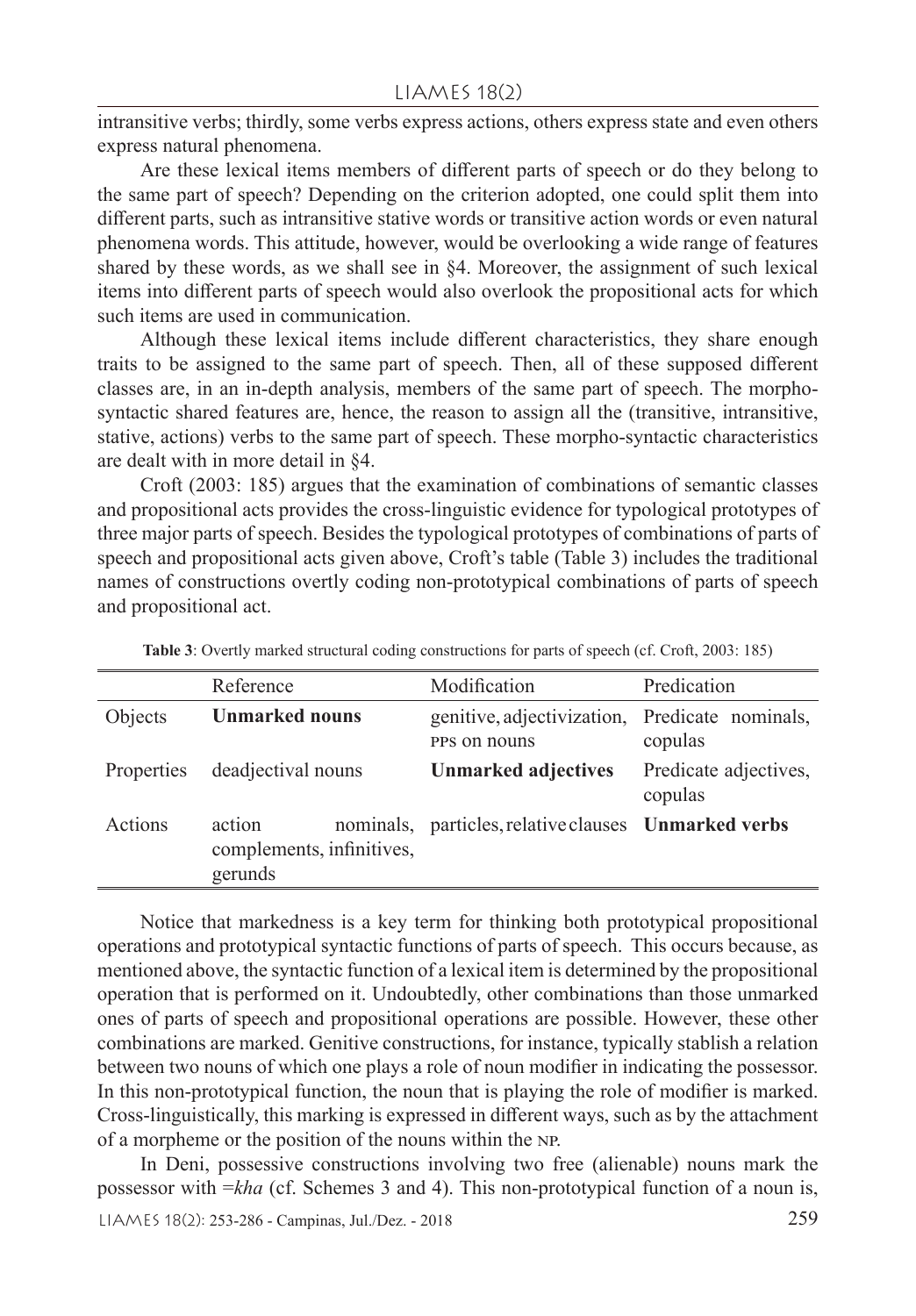hence, morphologically marked in Deni, as in *Taphiurunikha udza* 'Taphiuruni's house'. Notice that the possessor is the morphologically marked noun in a possessive noun phrase in Deni.

Based on Givón's (1995) list, Beck (2002) provides an interesting discussion of three criteria for markedness, which are (a) structural complexity, (b) frequency distribution, and (3) cognitive complexity. Beck mentions that the structural complexity is the least controversial and the most universally acceptable. A marked lexical item is more complex morphologically, syntactically or semantically than other lexical item which belongs to the same part of speech. Turning back to the example in (2), in possessive constructions involving two free (alienable) nouns, the marked noun is the one which takes the genitive =*kha*. This occurs because it is used in a non-prototypical syntactic function (see (b1- 3)), which is the reflex of a non-prototypical combination between parts of speech and pragmatic functions (see (a1-3)). As alluded to by Beck, criteria for markedness are formulated in terms of contrast. Then, the unmarked combinations between parts of speech and prototypical functions are the base-point for establishing the contrast.

It is cross-linguistically well-attested that some lexical items are used in more than one syntactic function. Derivation, for instance, is quite a common process across languages. However, the most problematic cases that have caused discussion in the recent literature are those in which there is no overt formal marking attested. This process has been referred to as 'conversion' and, according to Bauer (2008), relates two words which are formally identical but categorially distinct.

The scholars have taken different positions in interpreting conversion in order to explain this phenomenon in specific languages. (A fuller account of the different positions on the term 'conversion' goes beyond the scope of this paper; an overview is in van Lier and Rijkhoff (2013)). Croft (2000: 96) points to a cross-linguistic universal involving systematic semantic shift towards the part of speech prototypically associated with the propositional operation. This is plainly the case for the lexical items such as *makhi* 'man', *dzuvatu* 'single woman', *bedeni* 'his daughter' which are used as nouns functioning as head of an NP, but also as adjectives modifying a referent (prototypically a noun) within an np meaning 'male', 'single', and 'small', respectively. I will deal with it in more detail in §6.2, explaining the systematic semantic shifts undertaken by these lexical items according with the propositional operation that they are used in.

As I have pointed out some theoretical issues related to categorization of lexical items into parts of speech, I turn now to the criteria for recognizing lexical items as verbs in Deni.

#### **4. Recognizing verbs in Deni**

Deni is a highly synthetic language with rich verbal morphology. Syntactically, the verbs function as predicates in the sense that they predicate the involvement of a referent (prototypically a noun) in a state-of-affairs (an overview of the verbal transitivity classes was addressed in §2). Semantically, verbs can express actions, states and natural phenomena. In the present paper I will focus on those verbal categories which are fundamentally important for the assignment of a lexical item into the verb class in Deni.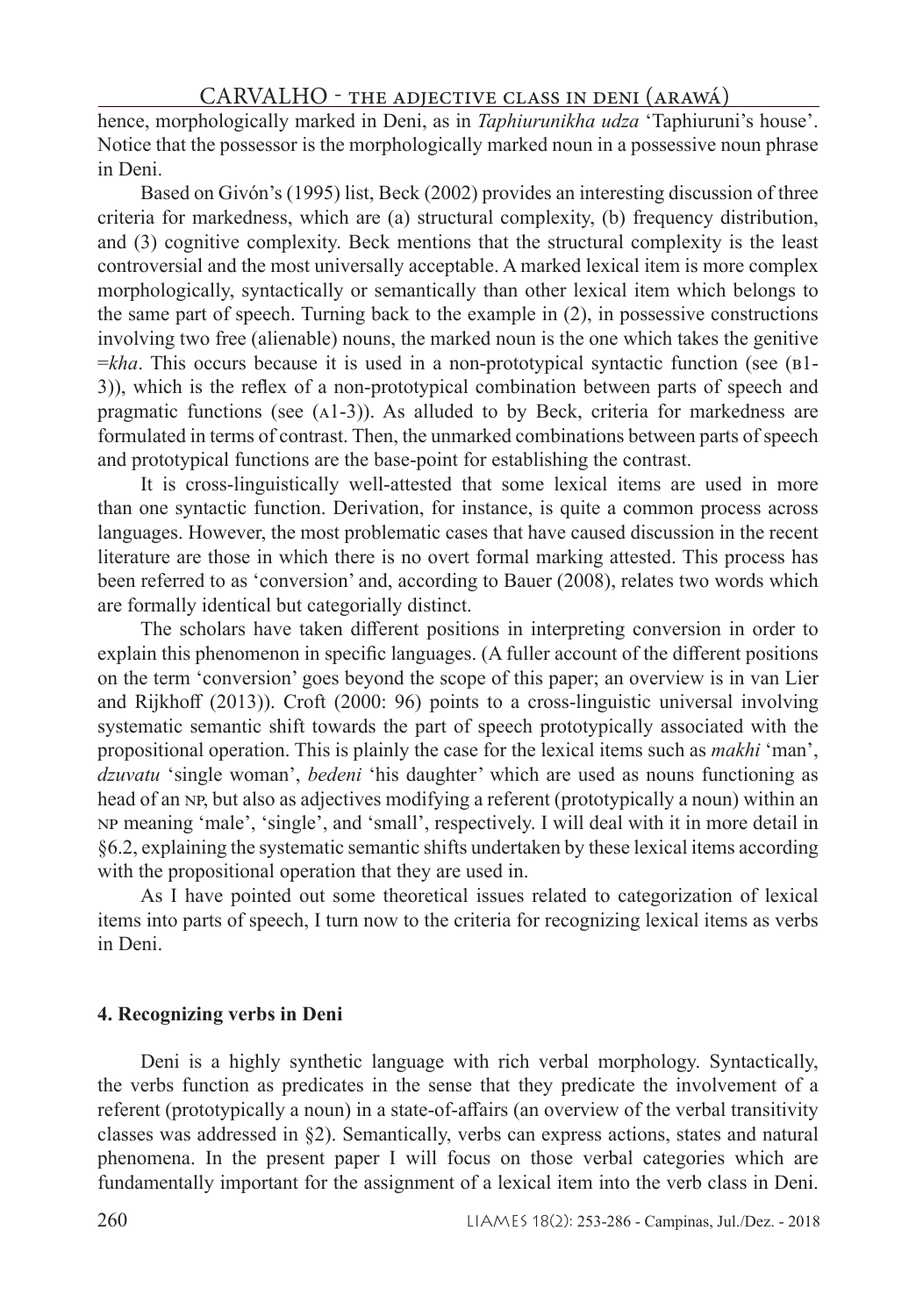### LIAMES 18(2)

A detailed analysis of the Deni verb structure goes beyond the scope here; a full account of the verb in Deni is in Carvalho (2017). Every verb in Deni is obligatorily marked for person of its subject  $(A/S)$ . The person marker may be a prefix, as shown in (2a), or a suffix, as in (2b).

| (2a) | metha                        | Labrea–dza                      | $u$ -vad-aru              |  |
|------|------------------------------|---------------------------------|---------------------------|--|
|      | yesterday                    | Lábrea- MULTFUNC                | 1sG-sleep-NFUT:F          |  |
|      |                              | 'Yesterday, I slept in Lábrea.' |                           |  |
| (2b) | dzumahi                      | putaha-ri                       | te-u-na-mita-ru           |  |
|      | jaguar                       | $big-M$                         | shoot-1sG-VCM-ITER-NFUT:F |  |
|      | 'I shot a big jaguar again.' |                                 |                           |  |

Morphologically, verbs in Deni fall into two subclasses: subclass I covers verbs whose person marking precedes the verbal root; subclass II covers verbs whose person marking follows the verbal root. Schemes 1 and 2 present the structure of verbs that fall into subclasses I and II respectively.

|  | Scheme 1: Subclass I verb structure |  |  |
|--|-------------------------------------|--|--|
|  |                                     |  |  |

|  | Slot 1 Slot 2 Slot 3 Slot 4 | Slot 5                                                                                                 | Slot 6 | Slot 7 |
|--|-----------------------------|--------------------------------------------------------------------------------------------------------|--------|--------|
|  |                             | Person NCA Root Negation Multifunctional Aspect Interrogative<br>Conditional<br>Modality<br>Imperative | Tense  |        |

|  |  |  |  |  | <b>Scheme 2:</b> Subclass II verb structure |
|--|--|--|--|--|---------------------------------------------|
|--|--|--|--|--|---------------------------------------------|

| Slot 1 | $\left  \right $ Slot 3 Slot 4 Slot 5 |                |          | Slot 6                                                                        | Slot 7 | Slot 8 |
|--------|---------------------------------------|----------------|----------|-------------------------------------------------------------------------------|--------|--------|
| Root   |                                       | Person NCA VCM | Negation | Multifunctional Aspect Interrogative<br>Conditional<br>Modality<br>Imperative | Tense  |        |

The criterion for the assignment of verbs into one of the two subclasses is purely morphologically based here. As alluded to in  $\S$ 2, subclasses of verbs could also be postulated according to the transitivity types. Starting the discussion by the subclass I (Scheme 1), all verbs that belong to it have obligatorily filled the slots 1 and 2. However, to form the smallest verbal word of the subclass I, besides slots 1 and 3 at least one category of either slot 5 or 6 must be filled. Slot 2 is only filled when the np-head of an argument in a/s or O function belongs to the *ka*-subclass (the *ka*-nouns in Deni are dealt with in §5). Slot 4 is optional and only (obviously) filled in negative constructions. Categories assigned to slot 5 cannot co-occur in the verbal word, and also constrain the occurrence of categories in slots 6 and 7. Although some categories in slot 6 and 7 can co-occur in the verbal word, such as iterative aspect and non-future tense, others cannot, such as perfect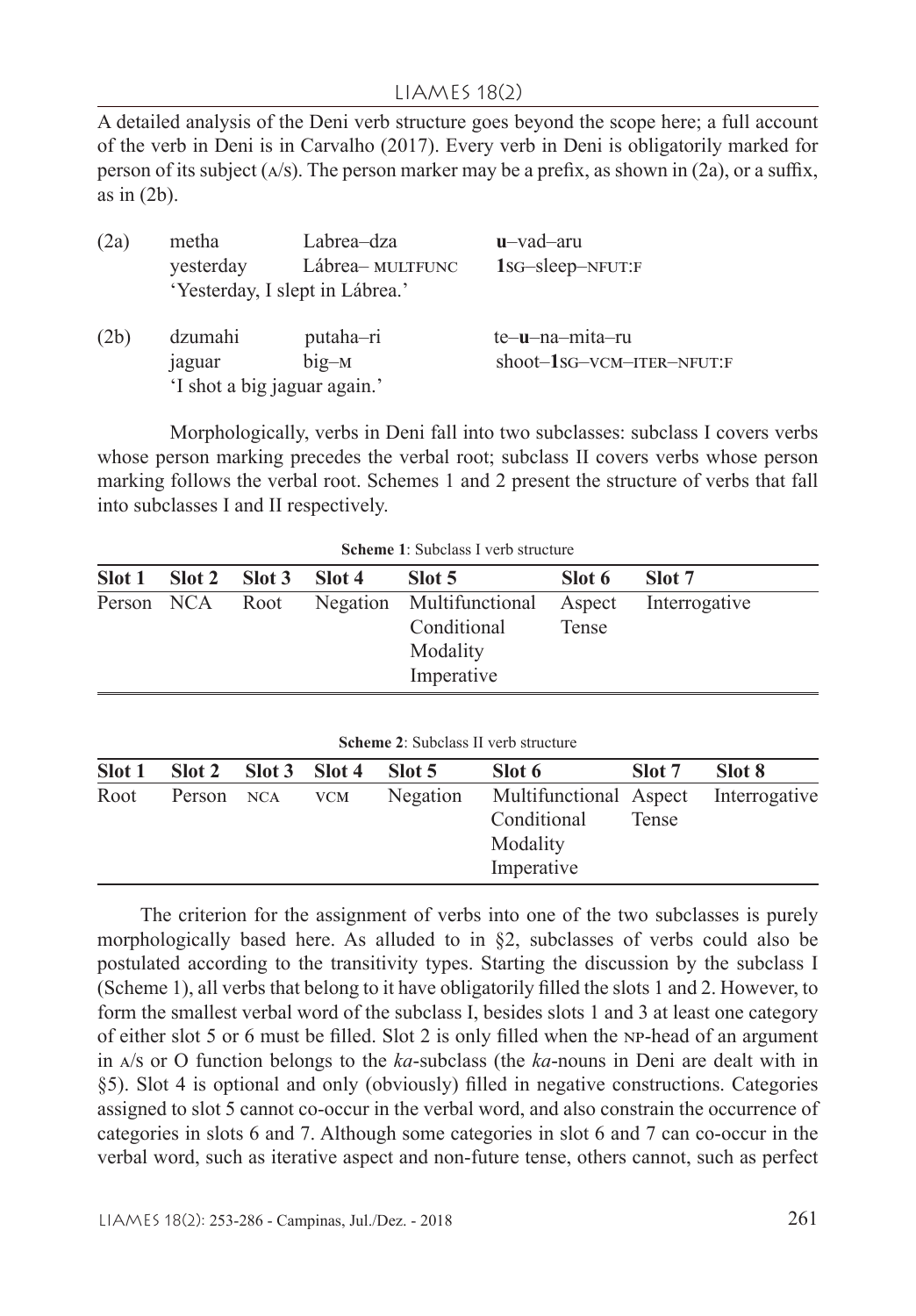aspect and any other tense marking. Deni includes a large number of aspectual markers; it is not my purpose to deal with them here. A fuller discussion is in Carvalho (2017).

With respect to the members of the subclass II (Scheme 2), such verbs have obligatorily filled the slots 1 and 2, and at least one of the categories inserted in slots 6 and 7. Slot 3 is only filled when the NP-head of an argument in a/s or o function belongs to the *ka*-subclass. Slot 4 is typically filled, except when the verbal word takes the future tense. The vcm is involved in a morpho-phonological process with the second person; what in the surface level is –*ta*, in the underlying level is –*ti* plus –*na* (see Carvalho 2013b: 89-92). Slot 5 is optional and only (obviously) filled in negative constructions. Categories in slot 6 cannot co-occur in the verbal word, and also constrain the occurrence of categories in slots 7 and 8. Whereas some categories in slots 7 and 8 can co-occur in the verbal word, such as iterative aspect and non-future tense, others cannot, such as perfect aspect and any other tense marking. Further detail of combinability of morphemes on verbs in Deni is in Carvalho (2017).

As mentioned, the position of the person marking (which is obligatory for all verbs in Deni) is the criterion for assigning the membership into either the verb subclass I or the verb subclass II. Person markings on verbs in Deni are given on Table 4. It is noteworthy to mention that most verbs in the database are assigned to subclass II, that is, the person is marked by suffix.

|                | Regular       |               | <b>Directed</b> |        |
|----------------|---------------|---------------|-----------------|--------|
| Person         | Singular      | Plural        | Singular        | Plural |
|                | u             |               | A               | e      |
|                | tı            | tı            | te              | te     |
| 3F             | $\phi$ /tu/ni | $\phi$ /tu/ni | ka/ta           | ka/ta  |
| 3 <sub>M</sub> | $\phi$ /tu/ni | $\phi$ /tu/ni | ka/ta           | ka/ta  |

**Table 4**: Person markings on verbs

Regular forms are rather more frequent in the database than directed forms. There is quite a few number of verbs that may take any of the regular or directed forms, with a semantic difference. The verb –*kha*, for instance, means 'to go' with a regular person marking, whereas it means 'to bring, to take' when it takes a directed person marking. The majority of verbs take either regular or directed forms.

The third person of regular forms includes three different forms. Of these, the morpheme –*Ø* is more often used to indicate third person in Deni. However, –*tu* has been attested as a person marker in about eight verbs in Deni (six belonging to the subclass II ('to hunt', 'to run', 'to bite', 'to take down', 'to bubble', 'to see') and two belonging to the subclass I ('to be' and 'to walk')). Something similar is found in Jarawara, but in that language *to*– occurs as prefix (Dixon 2004b: 102-105). Furthermore, Dixon points out that in Jarawara *to*– has two distinct but related senses: (a) movement away from a place; (b) change of state, change away from a certain state. These meanings are very close to those in Deni, since most of the verbs in which –tu or tu– occurs indicate motion. Besides these two forms, –*ni* is also attested marking third person on verbs belonging to the subclass II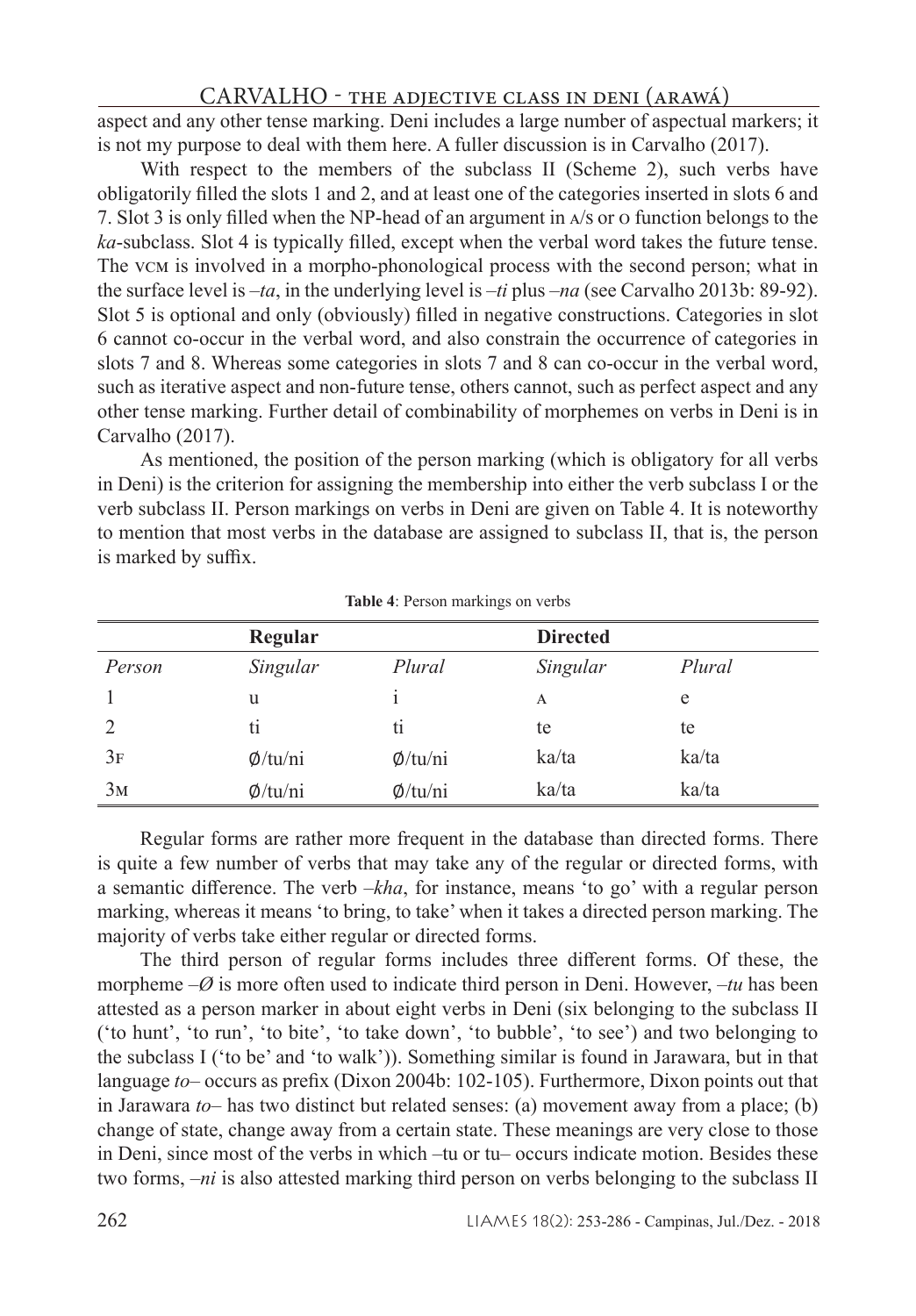in the future tense. The only occurrence of *ni*– in a verb that belongs to subclass I in the database was with –*ha* 'to be', in which it is also used in the non-future tense.

Similarly to Jarawara (cf. Dixon 2004b: 286), first and second person forms typically require feminine gender agreement. The subject typically triggers gender agreement on the verb. However, there are occurrences in the database in which the object triggers the agreement instead. This seems to be related to the A-constructions and O-constructions mentioned by Dixon (2004b: 417-443) for Jarawara language. More study is required to explain this sort of variation. Anyway, first and second person (and personal pronouns) predominantly trigger feminine gender agreement in the occurrences in the database. Thus, the feminine gender can be considered the 'default' choice in Deni, regardless the speaker's (in case of first person) and addressee's (in case of second person) sex.

As a synthetic language, members of the verb class in Deni may be marked by different categories for which the person marking – besides the verb root, of course – is obligatory, as included in Schemes 1 and 2 above. Thus, morphologically, members of the verb class include a particular behavior in that many morphemes may be attached to them. Syntactically verbs function as prototypical (unmarked) head of predicate which can be intransitive or transitive, as mentioned in §2. From a semantic viewpoint, verbs express actions, states and natural phenomena.

Although different criteria could support the splitting of the verb class (such as transitivity characteristics, morphological characteristics, semantic characteristics), members assigned to the verb class are unmarked (and prototypically) functioning as predicate. In that function, they notably predicate the involvement of a referent (prototypically a noun) in a state-of-affairs, as included in the assertion in a2 above. Thus, even they do include some differences, they also include morphological, syntactic and semantic commonalities which support the assignment of these lexical items (verbs) into the same part-of-speech class.

#### **5. Recognizing nouns in Deni**

Unlike verbs – which have a very rich morphology – nouns in Deni may receive only a few morphological markings. Similarly to other Arawá languages (Dixon 1995, 1999), nouns are divided into two subclasses as concerns the morphology: whilst subclass I covers inalienably possessed nouns, subclass II encompasses free (or alienable) nouns. Inalienably possessed nouns include basically body parts, parts of plants and kinship terms. Free nouns refer to a wide variety of animate and inanimate entities. They also include proper names and place names. Schemes 3 and 4 include the structure of inalienably possessed and free nouns in Deni, respectively.

| Slot 1            |       | Slot 2           | Slot 3  | Slot 4             | Slot 5      |
|-------------------|-------|------------------|---------|--------------------|-------------|
| Possessor marking |       | Noun root Gender |         | Case               | Focus       |
| 1sG               | $11-$ |                  | $-ni$ F | $=$ <i>kha</i> GEN | $-pe$ FOC:F |

**Scheme 3**: Structure of inalienably possessed nouns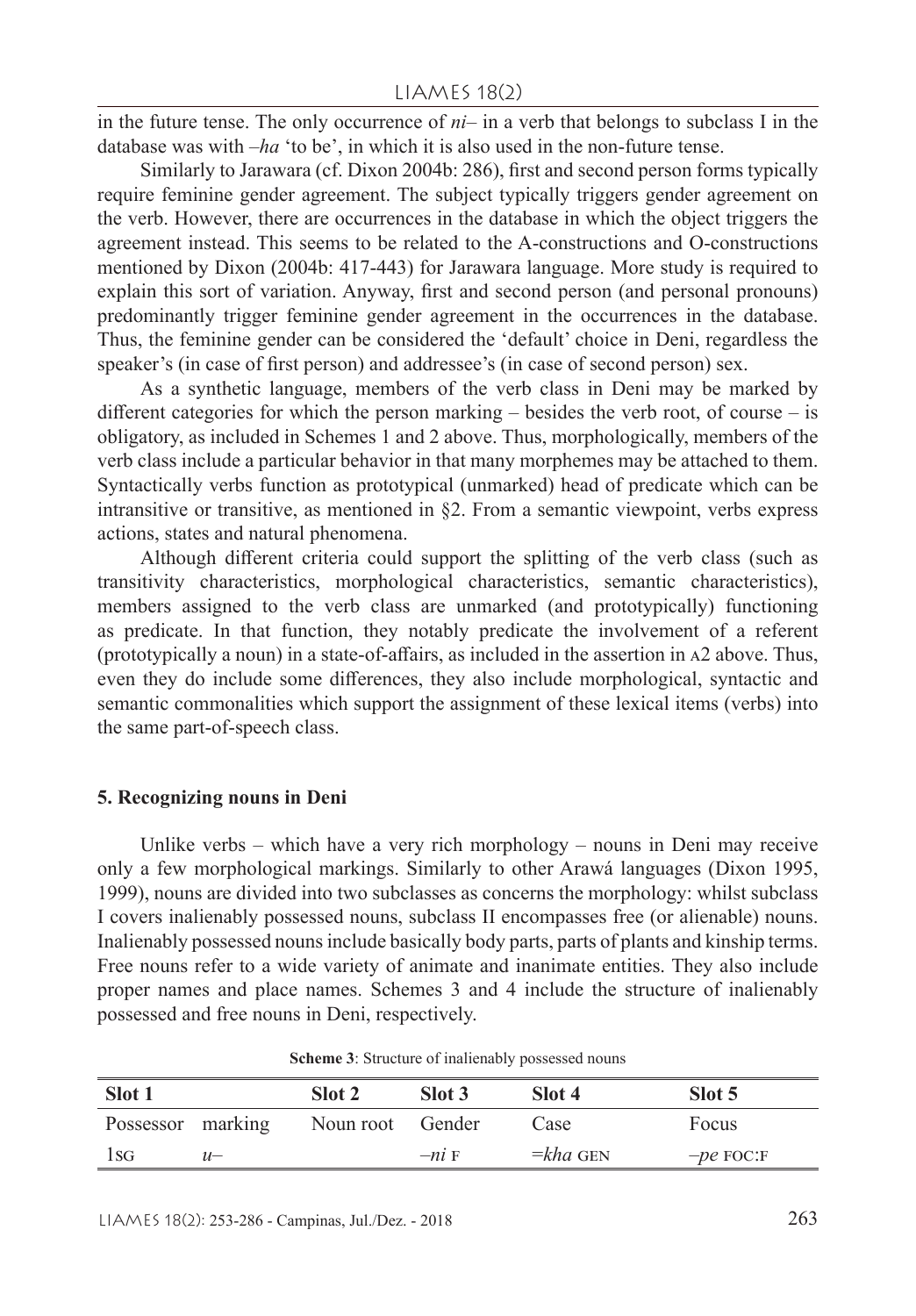|                           | CARVALHO - THE ADJECTIVE CLASS IN DENI (ARAWÁ) |                                          |                  |                              |                   |  |  |  |
|---------------------------|------------------------------------------------|------------------------------------------|------------------|------------------------------|-------------------|--|--|--|
| Scheme 3: To be continued |                                                |                                          |                  |                              |                   |  |  |  |
| $\mathcal{L}$             | $ti-$                                          |                                          | $-\varnothing$ M | $-dza$ MULTIFUNC $-pa$ FOC:M |                   |  |  |  |
| 3                         | $\varnothing$                                  |                                          |                  |                              |                   |  |  |  |
| 1PL                       | $i-$                                           |                                          |                  |                              |                   |  |  |  |
|                           |                                                | <b>Scheme 4: Structure of free nouns</b> |                  |                              |                   |  |  |  |
| Slot 1                    |                                                | Slot 2                                   | Slot 3           | Slot 4                       |                   |  |  |  |
| Noun root                 |                                                | Case                                     | Focus            |                              | Conditional       |  |  |  |
|                           |                                                | $= kha$ GEN                              | $-pe$ FOC:F      |                              | $-dzapa$ CONDIT.F |  |  |  |
|                           |                                                | $-dza$ MULTIFUNC                         | $-pa$ FOC:M      |                              | $-dzapa$ CONDIT.M |  |  |  |

In both (free and inalienably possessed nouns), the slot of root is obligatorily filled. Regarding the inalienably possessed nouns (Scheme 3), slots 1 and 3 are also obligatorily filled, whereas slot 3 is only filled in the third person in order to mark gender. Slots 4 and 5 are optionally filled. In Scheme 4 (free nouns), slot 1 is the only one obligatorily filled, that is, the root is the only required obligatory slot. Slots 2, 3 and 4 are optionally filled in the structure of free (alienable) nouns. Given that possession markers are important for a fraction of members assigned to the noun class, Table 5 includes bound and free forms of possession markers.

| Table 5: Bound and free forms of possession markers |  |
|-----------------------------------------------------|--|
|-----------------------------------------------------|--|

| Person         | <b>Bound forms</b> | <b>Free forms</b> |
|----------------|--------------------|-------------------|
| 1sg            | $u-$               | ukha              |
|                | tı—                | tikha             |
| 3F             | $\emptyset$ –      | punikha           |
| 3 <sub>M</sub> | $\emptyset$ –      | pukha             |
| 1PL            | $1-$               | arikha            |

Examples included in (3a-c) show allomorphs of the bound forms of possession markers such as uv– '1sg.pos', tiv– '2pos' in (3a) and (3b), respectively.

| (3a) | metha                                               | $uv - inu$          | Ø–kuma–ru          | vapiha-ru |  |
|------|-----------------------------------------------------|---------------------|--------------------|-----------|--|
|      | yesterday                                           | 1sg.pos-tooth       | 3-hurt-NFUT:F      | very-F    |  |
|      | 'Yesterday, my tooth hurt a lot.'                   |                     |                    |           |  |
| (3b) | tiv-ene                                             | $\phi$ -ama- $\phi$ | $\varphi$ -puha-ri |           |  |
|      | $2.POS - nose$                                      | 3-blood-м           | 3-have-NFUT:M      |           |  |
|      | 'Your nose is bleeding.' (lit. your nose has blood) |                     |                    |           |  |
| (3c) | Ø-dzaha-ni                                          | putaha-ru           |                    |           |  |
|      | $3.$ pos-belly- $F$                                 | big-NFUT:F          |                    |           |  |
|      | 'Her belly is big.'                                 |                     |                    |           |  |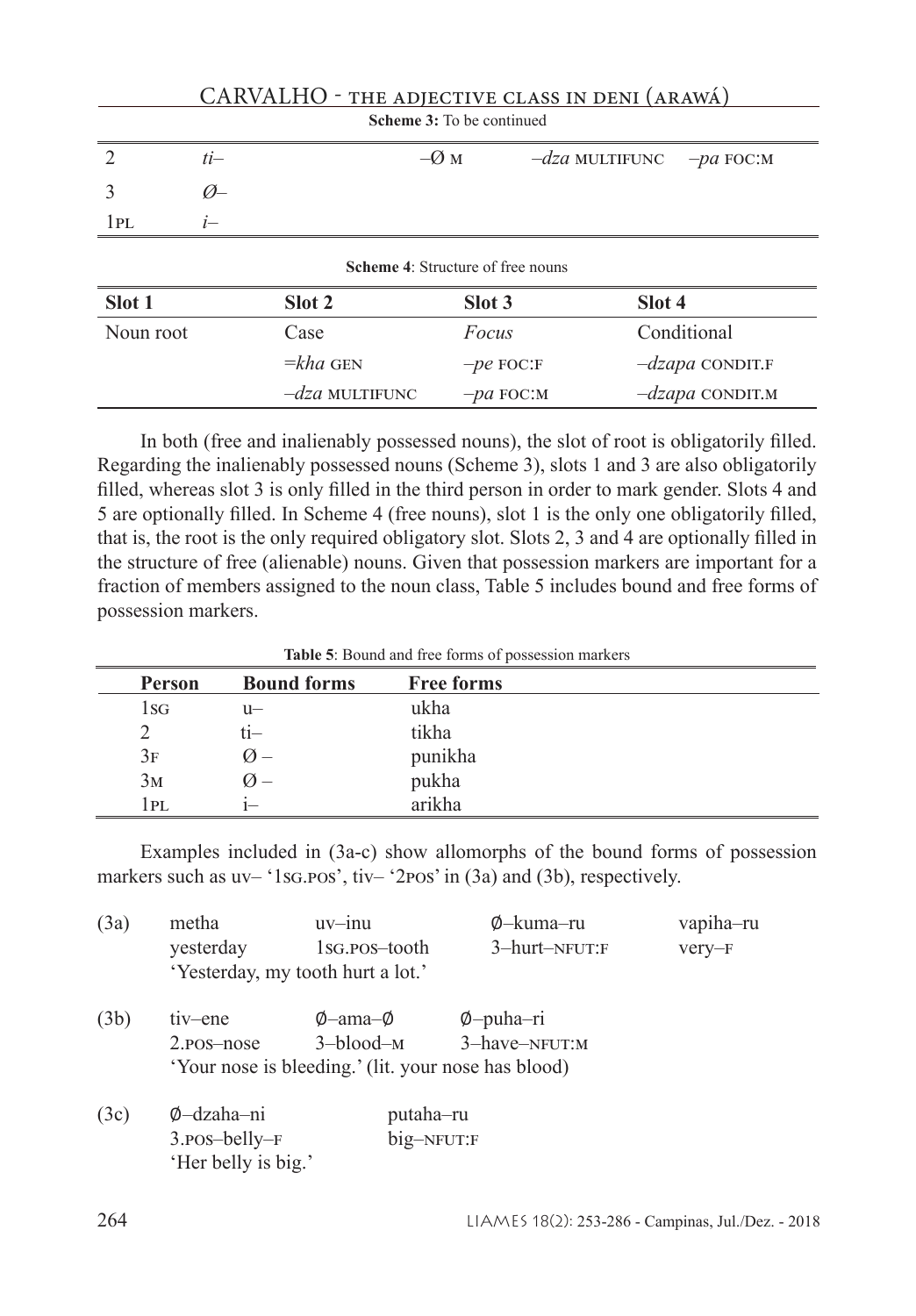The allomorphs are the result of a morpho-phonological process which occurs with inalienably possessed nouns beginning with a vowel. In such nouns, this process involves the insertion of an epenthetic consonant [v] between the person marking  $u-$  '1sg',  $ti-$  '2' or  $i$ – '1p<sub>L</sub>' and the initial vowel of the inalienably possessed noun (see (3a) and (3b)). The allomorphs  $uv - '1sg.pos'$ ,  $tiv - '2.pos'$  and  $iv - '1PL.pos'$  arise as result of this process, which is also employed in verbs that fall into subclass I and whose root begins with a vowel, such as –atika 'to want'. This process does not occur in third person singular, since it is marked by ∅–A fuller account of this morpho-phonological process is in Carvalho (2013b).

In Deni, the category of case is morphologically marked by a suffix on the noun, but also by a postposition which has its own stress. The case markings seem to be in a grammaticalization (morphologization) process in Deni. The multifunctional case –*dza* is already a suffix that takes the stress when attached to a noun. Examples in (4a-e) offer occurrences of case markings attaching to both inalienably possessed nouns (4e) and free nouns (4a-d). Free nouns that may receive case markings include proper names, place names and names of objects.

| (4a) | Pidzevi=kha                                    | tsiru         | ahavi                   |
|------|------------------------------------------------|---------------|-------------------------|
|      | Pidzevi: M=GEN                                 | perfume       | give.me                 |
|      | 'Give me Pidzevi's perfume.'                   |               |                         |
| (4b) | kariva-dza                                     | aba           | da-ta-ba                |
|      | non.Indian-MULTFUNC                            | fish          | give-2-pol:IMP          |
|      | 'Give fish to non-Indian person.'              |               |                         |
| (4c) | Tapaua–dza                                     | bakhu-i-na-ni |                         |
|      | Tapaua-MULTFUNC                                |               | arrive-1PL-VCM-PFV      |
|      | 'We (just) arrived in Tapauá.'                 |               |                         |
| (4d) | huhuka–dza                                     | aba           | viri-u-na-ru            |
|      | knife-multfunc                                 |               | fish cut-1sG-VCM-NFUT:F |
|      | 'I cut (superficially) the fish with a knife.' |               |                         |
| (4e) | u-tati-dza                                     |               | toka–ta                 |
|      | 1sg.pos-head-multfunc                          |               | kick-npol.imp           |

I call –*dza* multifunctional since, as in Jarawara (cf. Dixon 2004b: 488-492), it has a wide range of meaning, as illustrated in (4b, c, d). Besides these, the multifunctional –*dza* may also occur attached to inalienably possessed nouns, as in (4e). The genitive =*kha* is a clitic which does not take the stress and has been attested with nouns referring to animate (see (4a)) and inanimate entities. Multifunctional case marker –*dza* is also employed as a clause-linking device in Deni attaching to the verbal root of the first clause in the sentence, as in (5).

'Kick (the ball) in my head.'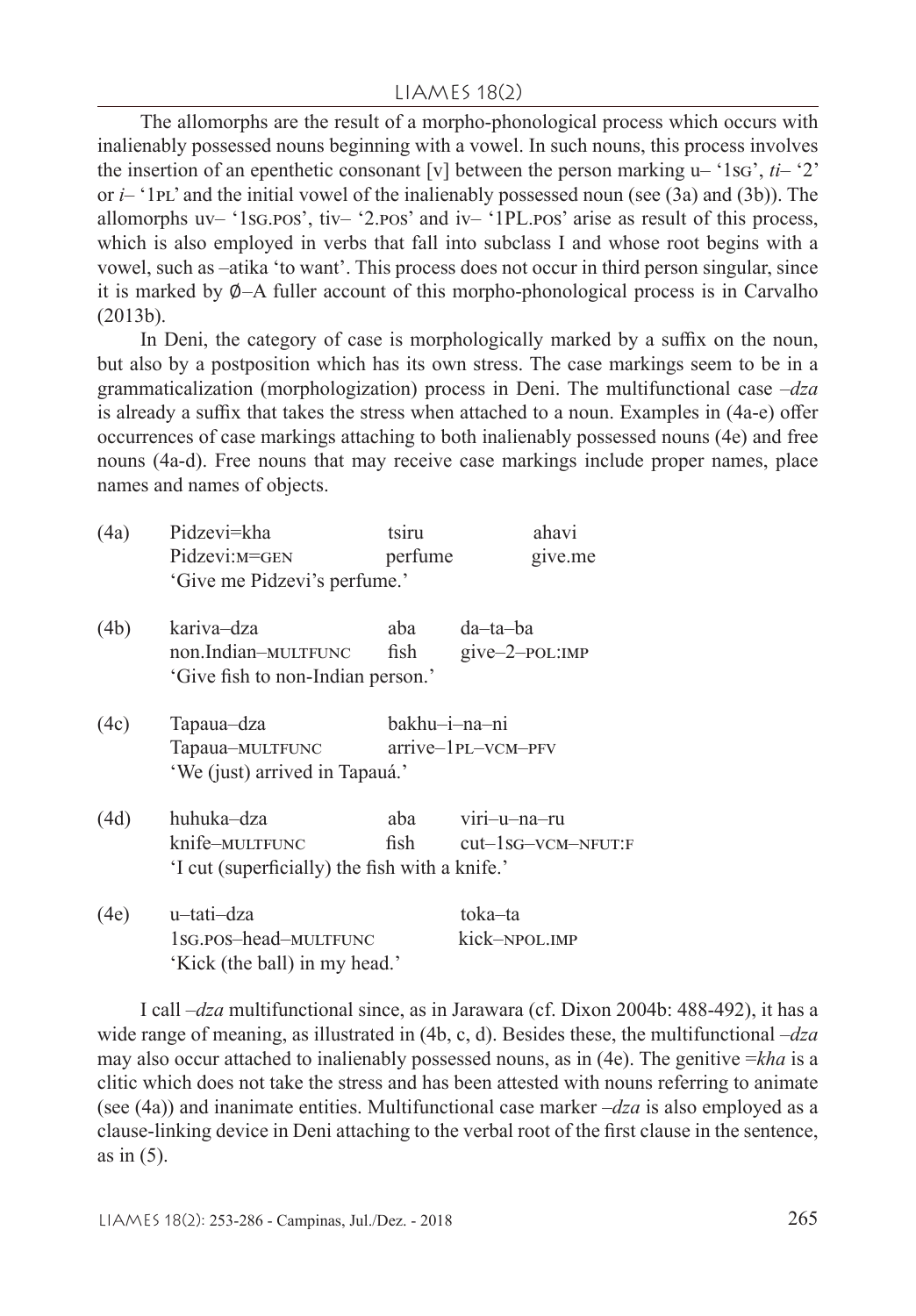(5) amunehe deni bakhu–∅–na–miti–dza aba ∅–puhi–dzape woman  $PL = \text{arrive} - 3 - \text{VCM-TTER}-\text{MULTFUNC}$  fish makhi deni viri–ni–tuvi man PL cut–3–FUT 'When women come back (to village) again, if they got fish, the men will cut them up.'

As a clause-linkage device, –*dza* has a temporal meaning which relates two clauses in a sentence (see example in (5)). Kulina, a closely related language, also has this feature (see Tiss 2004: 313, Dienst 2014: 255-258). Undoubtedly, this is not an idiosyncratic feature of the Arawá languages. Aikhenvald (2008) provides an in-depth study showing how versatile the cases are, and how their usage as clause-linkage are widely spread in the world's language.

Every noun in Deni is either masculine or feminine, similarly to other Arawá languages (see Dixon 1999, Tiss 2004, Aikhenvald 2009). Dixon (1995, 1999: 298) argues that all possessed nouns in Proto-Arawá had overt gender marking which was –ni for feminine and \*–*ne* for masculine; the Arawá languages kept the feminine –*ni* and have lost the masculine –*ne*. In Deni, gender is covert; namely there is no gender marking on nouns themselves, except for inalienably possessed nouns at third person, in which the feminine gender is marked by –*ni* and the masculine gender is marked by  $-\varnothing$ , as included in Scheme 3. Gender is realized through agreement within noun phrases and clauses, involving members of different classes, such as verbs, interrogatives, quantifiers. The gender choice is not fully transparent and may be partly considered culturally motivated. An interesting case is the word *matsi* 'vagina', which is the only body part that is not inalienably possessed; this free noun, although a women's body part, has the masculine gender in Deni (not overtly marked, but inherent to the noun and covert).

Besides inalienably possessed and free noun subclasses, there is a *ka*–subclass of nouns in Deni which triggers agreement involving nouns which belong to it and its modifier (adjective (see (6a)) and quantifier (see (6b)), and also the verb of the clause that such noun occurs in, as illustrated in (6c). This subclass has also been postulated for Paumarí (see Chapman and Derbyshire 1991: 254-259) and Kulina (see Dienst 2014: 85-91), both Arawá languages. Morphologically, *ka*–nouns include the same structure with free nouns.

- (6a) kahiru ka–hirari–de uva–dza pua fishhook nca–small–adj 1sg– multfunc 3m da–tu–ka–na–ri give–3–nca–vcm–nfut:m 'He gave me the small fishhook.'
- (6b) kudze ka–pama–ru spoon NCA-two-F 'Two spoons.'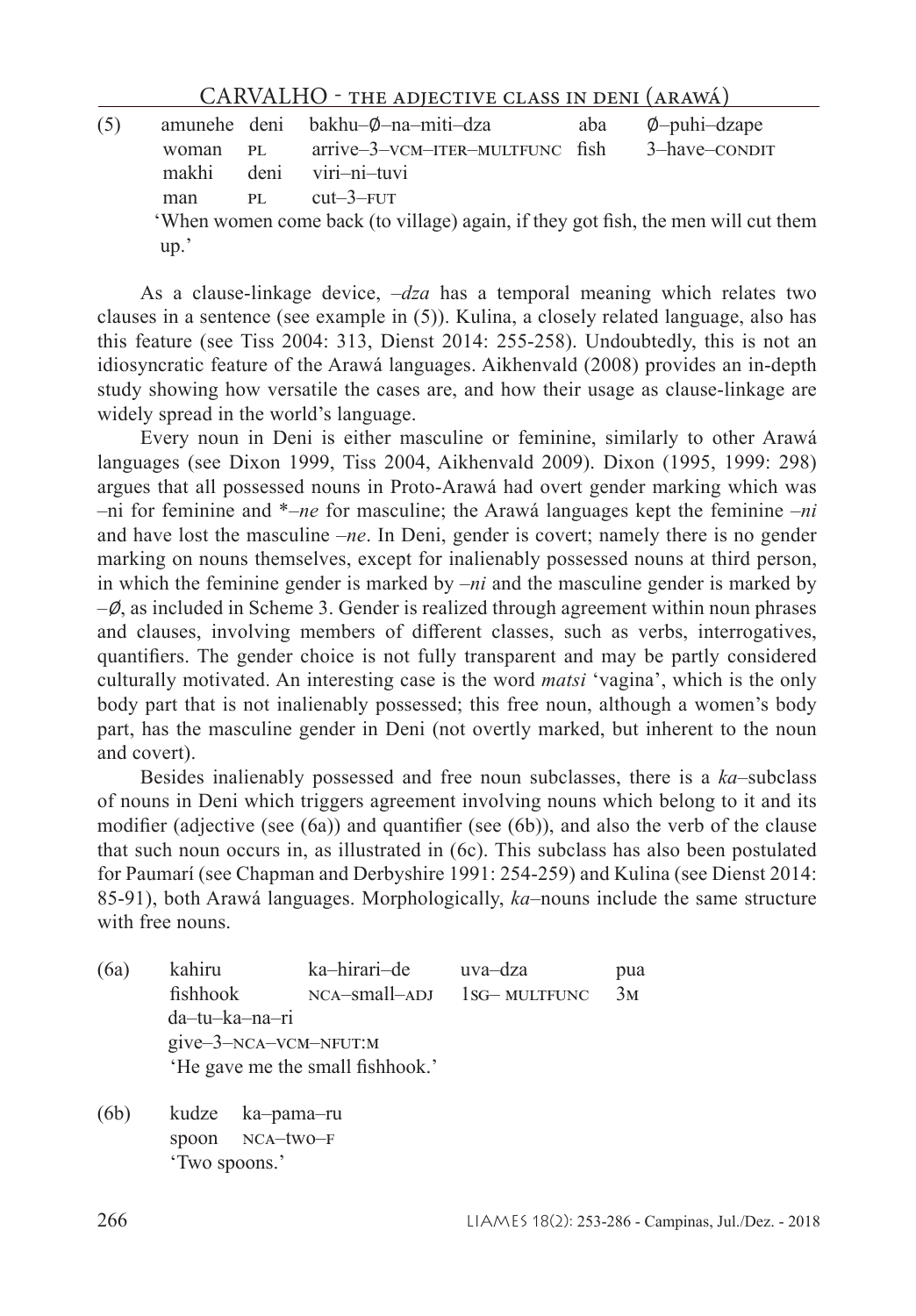(6c) varami u–ka–navatu–tuvi paddle 1sG-NCA-build-FUT 'I will make a paddle.'

In examples (6a-c), the *ka*–nouns *kahiru* 'fishhook', *kudze* 'spoon' and *varami* 'paddle' trigger the agreement which consists of the attachment of the prefix *ka*– on the adjective *hirari*– 'small' in (6a), quantifier *pama*– 'two' in (6b), and verb –*navatu* 'to build' in (6c). On verbs, the *ka*– occurs between person marking and the verb root to verbs which fall into subclass I (see (6c)), and between the person marking and verb class marking to verbs which fall into subclass II (cf. Schemes 1 and 2, respectively).

It has been stated that the noun *kahiru* 'fishhook' belongs to the *ka*–subclass. However, if a flexible lexical item is used in the function of modification, it does not receive the *ka*–. It is hard to postulate a semantic base for the *ka*–subclass in Arawá languages. In Deni, it seems to be related to flat entities, animate and inanimate. However, this subject requires more study in Deni and also in Arawá languages by adopting a comparative perspective.

Chapman and Derbyshire (1991: 255) pointed out that in Paumarí "out of 45 animals, 2 are *ka*–, out of 80 birds, 8 are *ka*–, out of 46 reptiles and insects, 10 are *ka*–, and out of 84 fish none are *ka*–". In Kulina, Dienst (2014: 86-88) claimed that *ka*–nouns can be grouped in small clusters: a) running waters; b) thin, straight objects; c) objects which shine in the dark; d) artefacts, except those made of clay; e) mammals; f) birds; g) fish; h) body parts. The *ka*–class is also small in Kulina; it is only a small number of birds, or fish, or body parts, which belong to the *ka*–subclass in this language.

The *ka*– subclass has a high inconsistency related to the use of *ka*– in Kulina and in Deni. Dienst (2014: 88) advocates that in Kulina the *ka*–subclass may synchronically be losing ground. Dienst's statement may also be applied to the Deni language. Undoubtedly, the *ka*–subclass in Deni (and in other Arawá languages such as Paumarí and Kulina) requires more study. As the adjectives are my focus here and *ka*– nouns trigger agreement on adjectives subclass I, I have mentioned some characteristics of this subclass.

As claimed for verbs, different criteria could support the splitting of members assigned to the noun class in different classes, such as inalienably-possessed lexical items, alienable lexical items, and proper-name lexical items. Although members assigned to the noun class include some differences between them, they also share commonalities, such as taking case marking and being the np-head. Therefore, words that are assigned to the noun class in Deni are those which are unmarked when playing the function of noun.

#### **6. Recognizing adjectives in Deni**

In §4 and §5 I have provided an overview of assigning lexical items into the verb and noun classes, showing the morphological, syntactic and semantic features of each. In the present section I will turn to those words which denote property concepts in Deni, since they are more likely to be adjectives on the basis of cross-linguistic comparison. Dixon (2004a) points out seven semantic types which are typically associated with the adjectives cross-linguistically: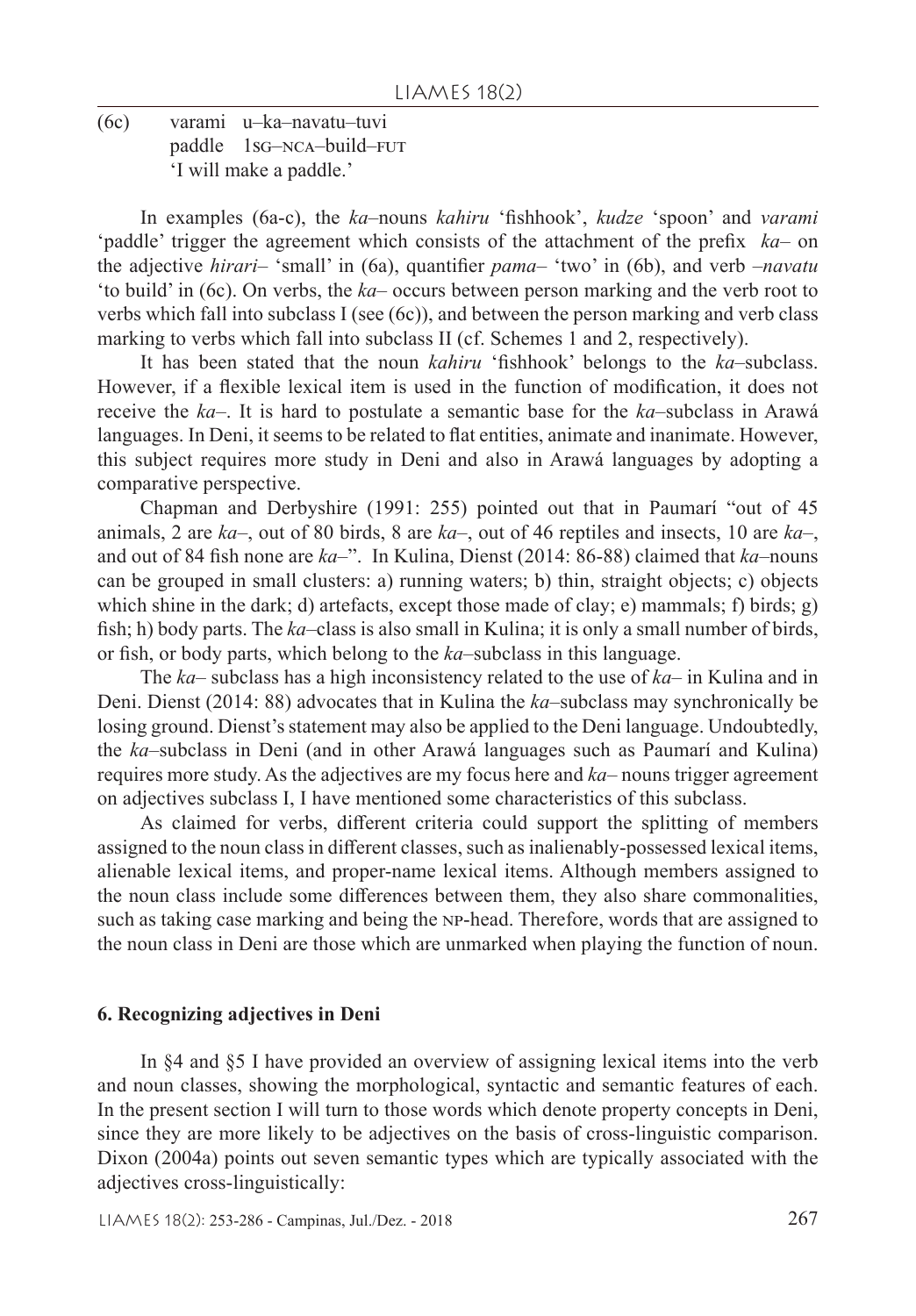| <b>DIMENSION:</b> | 'big', 'small', 'tall', 'long', 'short', etc.                |
|-------------------|--------------------------------------------------------------|
| $AGE$ :           | 'new', 'young', 'old', etc.                                  |
| VALUE:            | 'good', 'bad', 'lovely', 'perfect', etc.                     |
| COLOUR:           | 'black', 'white', 'red', etc.                                |
|                   | PHYSICAL PROPERTY: 'hard', 'soft', 'sour', 'wet', etc.       |
|                   | HUMAN PROPENSITY: 'happy', 'kind', 'jealous', 'clever', etc. |
| SPEED:            | 'fast', 'quick', 'slow', etc.                                |

Dixon (2004a) claims that the semantic types of dimension, age, value and colour are associated with languages which include large and small adjective classes. Physical property, human propensity and speed semantic types are associated with languages with a medium-sized and large adjective class. Besides these seven semantic types given above, Dixon (idem) indicates others which are associated with languages that have a large class of adjectives:

| DIFICULT:               | 'easy', 'difficult', 'tough', etc.               |
|-------------------------|--------------------------------------------------|
| SIMILARITY:             | 'like', 'unlike', 'different', etc.              |
| <b>QUALIFICATION:</b>   | 'definite', 'probable', 'true', 'possible', etc. |
| <b>QUANTIFICATION:</b>  | 'all', 'many', 'some', 'few', etc.               |
| POSITION:               | 'high', 'far', 'near', 'right', etc.             |
| <b>CARDINAL NUMBER:</b> | 'first', 'last', etc.                            |
|                         |                                                  |

The property-concept lexical items which have been attested in the database are given in (7a-h) according to Dixon's (2004a) list. Since the morphological (and syntactic) characteristics of these words are still to be discussed, they are not parsed in (7a-h):

| (7a) | <b>DIMENSION</b>  |                     |
|------|-------------------|---------------------|
|      | putahari          | 'big/tall'          |
|      | hiraride          | 'small'             |
|      | imeibute          | $'$ fat'            |
| (7b) | <b>VALUE</b>      |                     |
|      | amutside          | 'good'              |
|      | hirade            | 'bad'               |
|      | katuharide        | 'ugly'              |
|      | bahikanade        | 'pretty'            |
| (7c) | <b>COLOUR</b>     |                     |
|      | pakude            | 'white'             |
|      | makude            | 'red'               |
|      | kiride            | 'black'             |
|      | derepede          | 'green/blue/yellow' |
| (7d) | PHYSICAL PROPERTY |                     |
|      | kharade           | 'hard'              |
|      | bavide            | 'soft'              |
|      | merude            | 'smooth'            |
|      | abikade           | 'hot'               |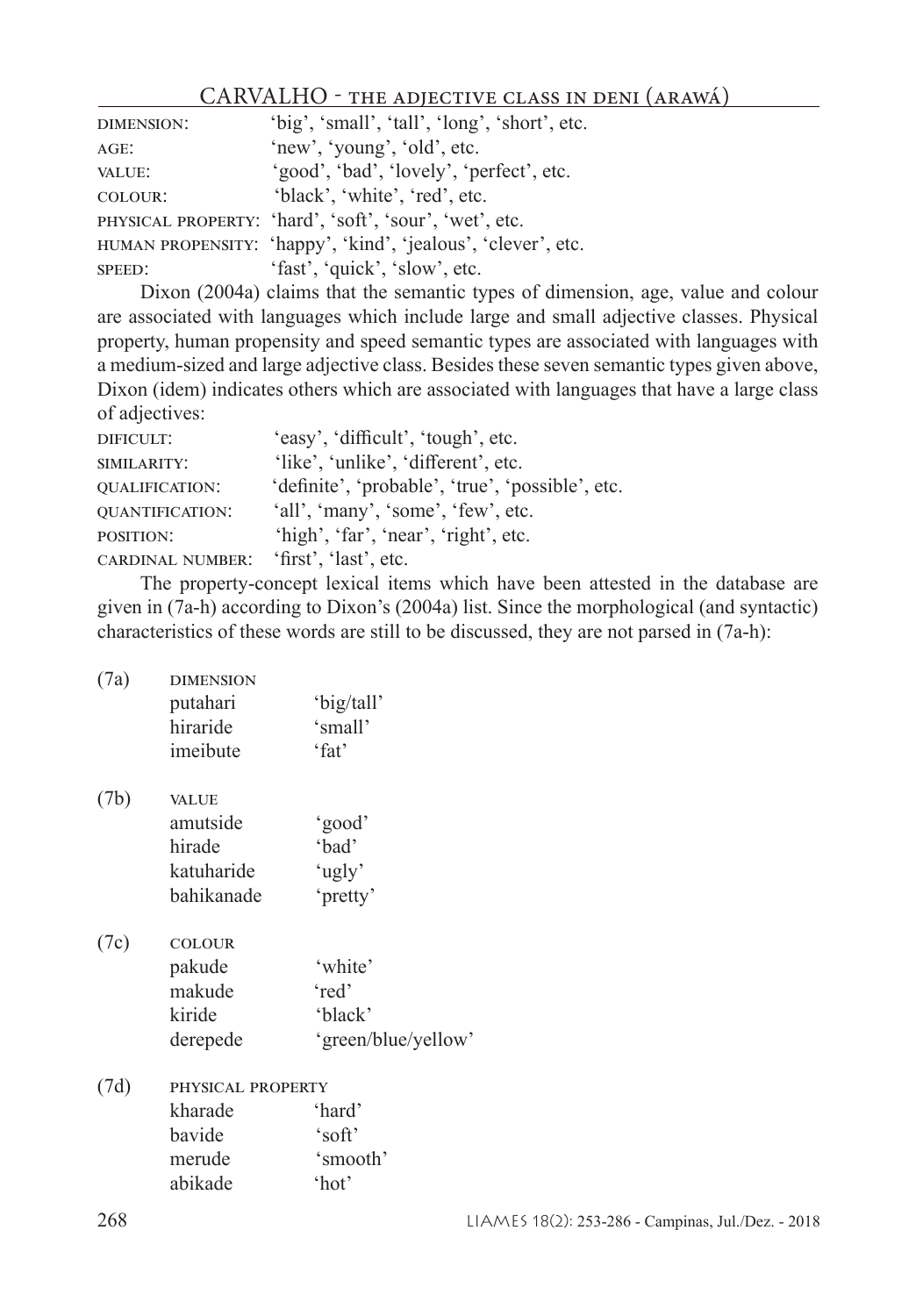|      | mimide                  | 'cold'        |  |  |  |
|------|-------------------------|---------------|--|--|--|
|      | atside                  | 'stinky'      |  |  |  |
|      | mahakude                | 'fragrant'    |  |  |  |
|      | mahunade                | 'sweet'       |  |  |  |
|      | tsitakade               | 'sour'        |  |  |  |
|      | bidade                  | 'bitter.'     |  |  |  |
|      | hutsade                 | 'salty'       |  |  |  |
|      | tsikide                 | 'shallow'     |  |  |  |
|      | patuhade                | 'wet'         |  |  |  |
|      | kukutunade              | 'dry'         |  |  |  |
|      | tsivahade               | 'bright'      |  |  |  |
|      | dzidzide                | 'dark'        |  |  |  |
|      | napide                  | 'thick'       |  |  |  |
|      | huratsa                 | 'old'         |  |  |  |
|      | dzati                   | 'new'         |  |  |  |
| (7e) | <b>HUMAN PROPENSITY</b> |               |  |  |  |
|      | hadzirade               | 'jealous'     |  |  |  |
|      | ati dzeari              | 'happy'       |  |  |  |
|      | ibude                   | 'lazy'        |  |  |  |
|      | bukede                  | 'angry'       |  |  |  |
|      | hunerade                | 'miserly'     |  |  |  |
|      | navatude                | 'intelligent' |  |  |  |
|      | hau                     | 'tired'       |  |  |  |
|      | mahu                    | 'married'     |  |  |  |
| (7f) | <b>QUALIFICATION</b>    |               |  |  |  |
|      | naniarini'correct'      |               |  |  |  |
|      |                         |               |  |  |  |
| (7g) | <b>POSITION</b>         |               |  |  |  |
|      | vahini                  | 'far'         |  |  |  |
|      | vahirade                | 'near'        |  |  |  |
| (7h) | ORDINAL NUMBER          |               |  |  |  |
|      | tatide                  | 'first'       |  |  |  |
|      | dzutude                 | 'last'        |  |  |  |
|      |                         |               |  |  |  |

Some of Dixon's age-words are flexible lexical items in Deni and may be used as both head of NP and noun modifier, as we shall see in §6.2. The speed-words are adverbs in Deni and will not be dealt with here.

To assign property-concept lexical items to a part-of-speech class in Deni, I will start our discussion based on the prototypical functions of parts-of-speech classes (see assertions in a1-3 and b1-3) which were given in §3. Since the function plays an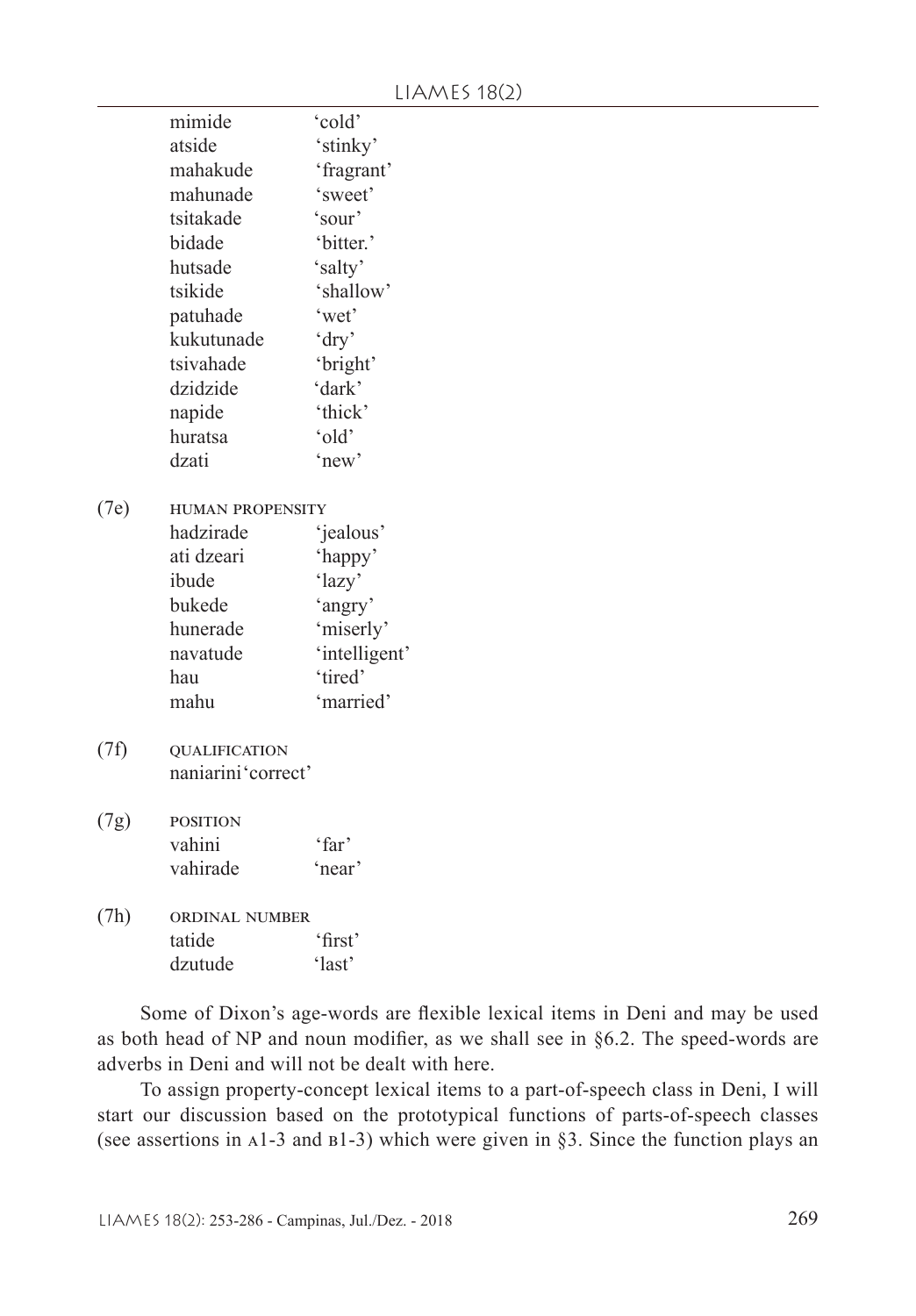important role in the analysis, the nps, css, ccs, ps and cps are given in brackets in examples (8a-e).

| (8a) | [tutaputu<br>cloth                                              | kiri-de] NP1<br>be.dirty-ADJ<br>'Will she wash the dirty cloth?' | [ $puni$ ] $NP2$<br>3F                    | [tsabu-ni-tuvi-hi] P<br>wash-3-FUT-Q |
|------|-----------------------------------------------------------------|------------------------------------------------------------------|-------------------------------------------|--------------------------------------|
| (8b) | [Ukekeni] cs<br>Ukekeni:м<br>'Ukekeni is fat.'                  | [imeibute] CC<br>fat                                             | $[$ tu-ha-ri $]$ CP<br>$3$ -be- $N$ FUT:M |                                      |
| (8c) | [panera]<br>pan<br>'I will buy new pan(s).'                     | dzati] NP<br>new                                                 | [mita-u-tuvi] P<br>$buy - 1sG - FUT$      |                                      |
| (8d) | [tia] $NP1$<br>$\mathfrak{D}$<br>'You are good. He is miserly.' | [amutsi-de] P<br>$good$ -ADJ                                     | [pua] $NP2$<br>3 <sub>M</sub>             | [hunera-de] P<br>miserly-ADJ         |
| (8e) | [ukha<br>1sg.pos<br>'My clothes are old.'                       | tutaputu] NP<br>clothes                                          | [huratsa] P<br>old                        |                                      |

Cross-linguistically, adjectives are those words whose prototypical function is to modify a referent (prototypically the noun) within the NP, as claimed in assertion B3. Adjectives can also be involved in the statement of a certain property of a referent; then this is coded: (a) by the adjective in the predicate position; and (b) by the adjective functioning as copula complement. Notice that in examples in (8) we find property-concept words: (i) modifying nouns within the NP, such as  $kiri-de$  (dirty– ADJ) 'dirty' in (8a) and *dzati* 'new' in (8c), (ii) predicating a property of a referent in the predicate position, such as amutsi-de (good-ADJ) 'good' and *hunera-de* (miserly-ADJ) 'miserly' in (8d) and *huratsa* 'old' in (8e); and (iii) also predicating a property of a referent but functioning as a copula complement, as *imeibute* 'fat' in (8b). All these functions are attested for adjectives crosslinguistically.

The typical construction involving a property-concept word in the predicate position in Deni includes no copula verb, as illustrated in (8d, e). Then, the property-concept lexical item functions as (an intransitive) predicate, and not as a copula complement – function which is undertaken by the property-concept word in a construction that includes the copula verb –*ha* 'to be', as shown in (8b). It was found in the database only two property-concept words for which the copula verb is obligatorily required: *mahu* 'married' and *hau* 'tired'. Besides them, the property-concept word *imebute* 'fat' may be used in a copula construction; then, the copula verb –*ha* 'to be' is the copula predicate and the property-concept word functions as a copula complement. The copula complement is only argument that can be filled by a single adjective.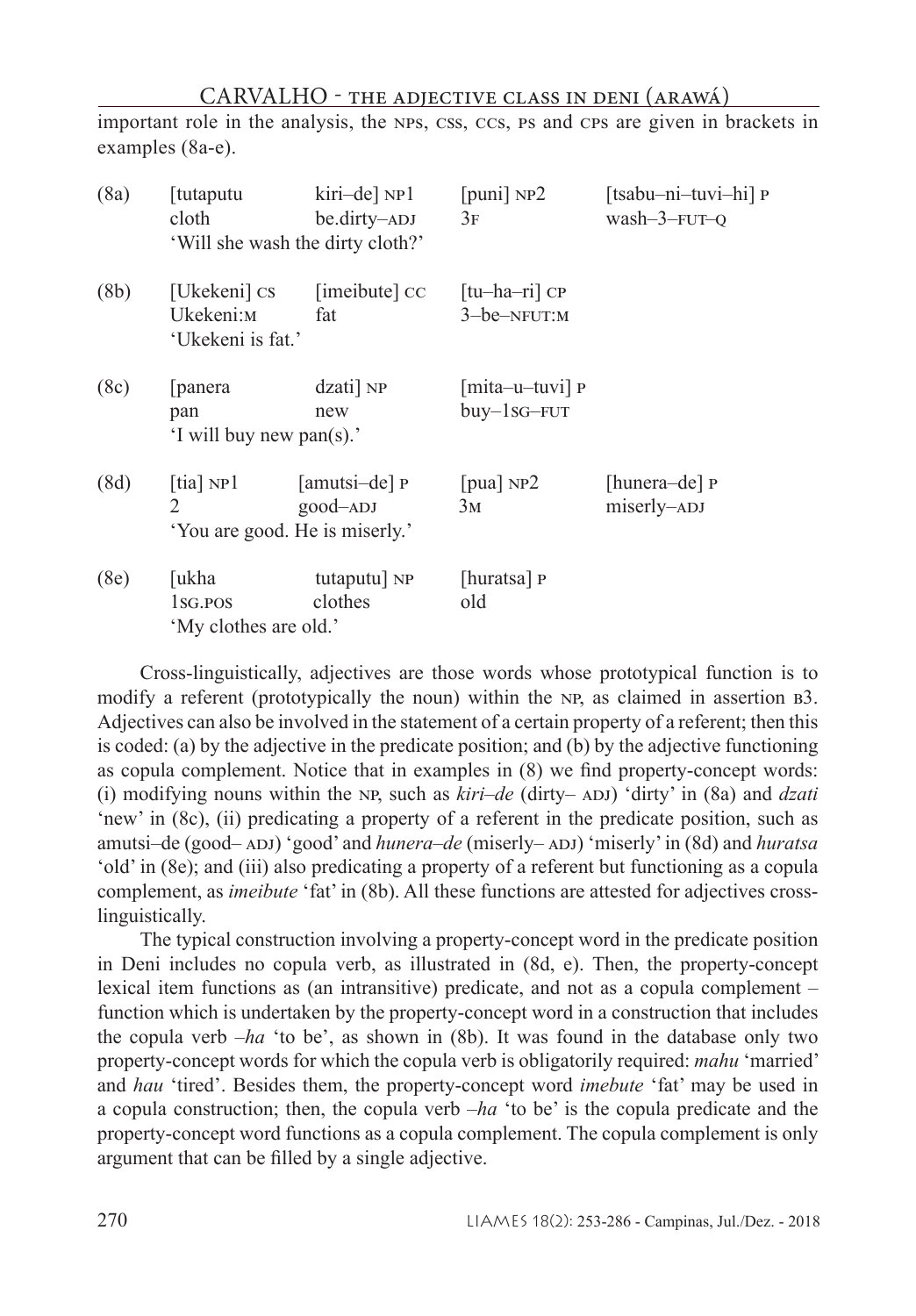#### LIAMES 18(2)

Property-concept words have not been attested in the database in the np-head function. In the conversation, both the noun that is modified by a property-concept word and the referent for which a property-concept word predicates a property may be elliptical in the np since it has been previously introduced in the discourse or known by the physical or visible context of conversation. Examples in (9a-b), for instance, are in the field notes and represent clearly nominal ellipsis, since (9a) was produced when the speaker and I were eating mangos while travelling to the village, and (9b) was said by Mavahari when we were in a shop looking for clocks to bring to the village.

- (9a) mahuna–de sweet–ADJ '(The mango is) sweet.'
- (9b) dzati tiv–atika–ru–hi new  $2$ -want-NFUT: $F=Q$ 'Do you want the new one (clock)?

In both constructions in (9), nouns that property-concept words modify or predicates a property are elliptical but recoverable from the physical and visible context of conversation. In examples under discussion, the elliptical lexical items maga 'mango' and mahi 'clock' function as head of the NP and, hence, such syntactic role is not assigned to mahunade 'sweet' or dzati 'new'. Another evidence for this analysis is supported by the fact that even when elliptical, the noun in the np-head function triggers gender agreement according to its covert gender.

Besides of playing a prototypical role of adjectives cross-linguistically – namely to modify a referent within the  $NP -$ , property-concept words can occur in the typical position of predicate in the clause, as illustrated in (8d, e) and in many languages across the world. However, they are by no means verbs in that they predicate a property of a referent, and not predicate the involvement of an entity (or entities) in a state-of-affairs. Unlike property-concept words, verbs cannot modify nouns in Deni within the NP nor can they predicate a property without an overt marking (cf. discussion on markedness in §3). Thus, the syntactic evidences lead us to postulate that the property-concept words belong to a different part-of-speech class (named adjective) from those verb and noun classes. As we shall see in  $\S 6.1.1$  and  $\S 6.1.2$ , the morphological criterion also supports the postulation of an adjective class.

Likewise in other Arawá languages, adjectives in Deni occur in both position within the clause: (i) following the referent (typically a noun) they modify within an NP, as in (10a, c); and (ii) in the predicate position predicating a property of a referent (also typically a noun), as illustrated in (10b). In examples (10a-c) the nps are given in brackets.

(10a) [udza ka–putaha–ri] u–ka–navatu–aru house  $NCA-big-M$  1sg- $NCA-build-NFUT:F$ 'I built the big house.'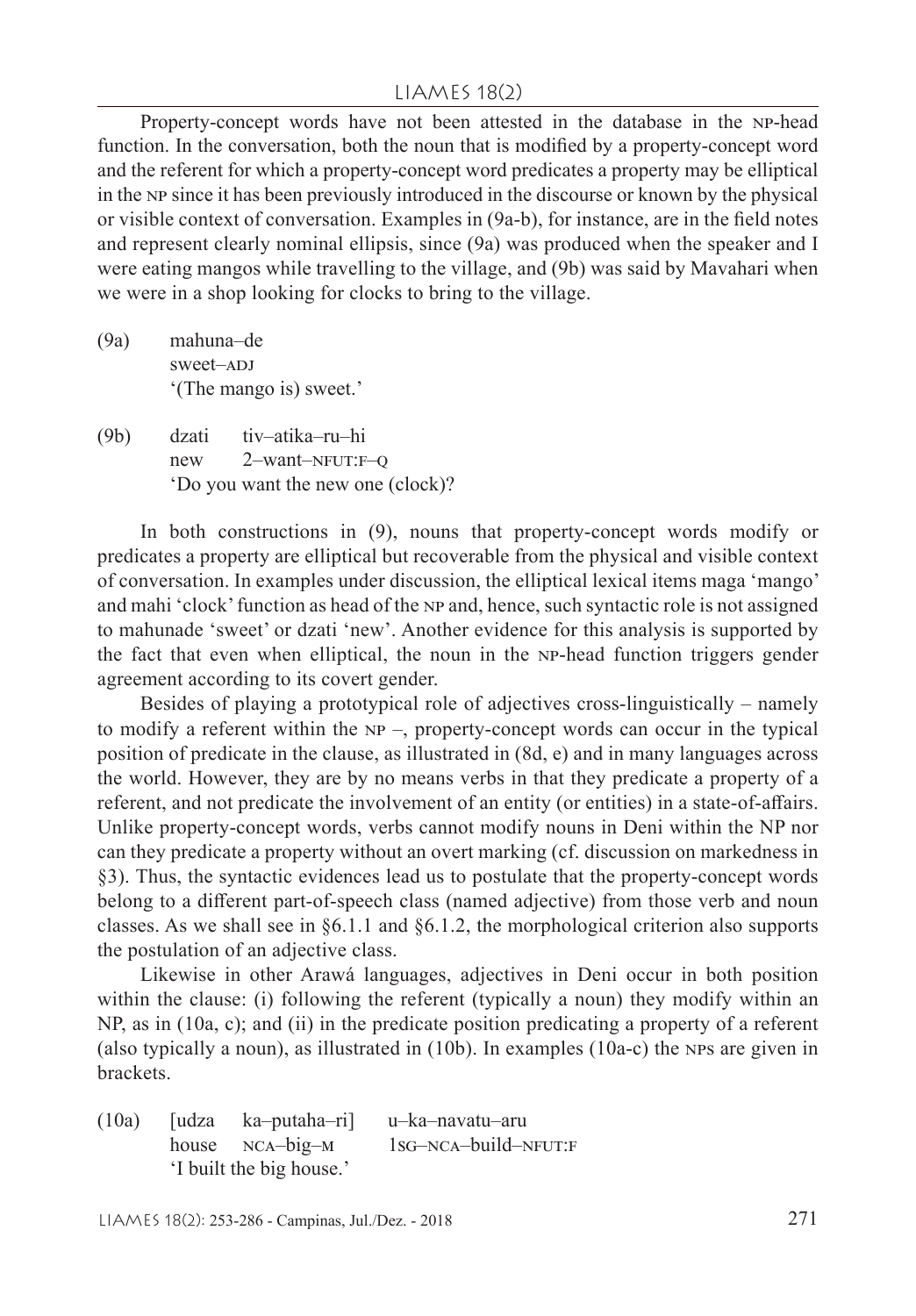|       |                            |                                               |              | CARVALHO - THE ADJECTIVE CLASS IN DENI (ARAWÁ) |                                               |
|-------|----------------------------|-----------------------------------------------|--------------|------------------------------------------------|-----------------------------------------------|
| (10b) | $[a-ru$ kanuva<br>$that-F$ | canoe<br>'That canoe is new.'                 | dzati<br>new |                                                |                                               |
| (10c) |                            | [akha-ru kariva deni<br>those-F non-Indian PL |              | bahikana-de]<br>$beautiful-ADI$                | bakhu-Ø-na-miti-tuvi<br>arrive-3-vcm-ITER-FUT |

'Those beautiful non-Indians (women) will come back (to the village) again.'

Nevertheless, if the plural word *deni* and an adjective occur together in the same NP modifying its head, then the adjective follows the plural word, as illustrated in (10c). This justifies the assignment of the adjective into slot 5 in Scheme 5 below, which contains the order of constituents within the noun phrase in the Deni language.

| Slot 1                  | Slot 2   | Slot 3                   | Slot 4                             | Slot 5   | Slot 6   |
|-------------------------|----------|--------------------------|------------------------------------|----------|----------|
| Modifier                | Modifier | Head                     | Modifier                           | Modifier | Modifier |
| Demonstrative Possessor |          | Noun                     | Plural word Adjective Postposition |          |          |
| Poss. Pronoun           | (noun)   | Pers. Pronoun Quantifier |                                    |          |          |
|                         |          | Locationals              | Numeral                            |          |          |

**Scheme 5**: Constituents order within the noun phrase in Deni

In Scheme 5, slot 3 is the only one which must be obligatorily filled within the NP, even if the np-head is elliptical. In possessive (inalienable or alienable) constructions, slots 2 and 3 are filled. Slot 1, 4, 5 and 6 may be filled, but they are not obligatory. In my database, demonstratives and possessive pronouns have not been found following nouns in an NP; they have been attested only preceding the NP head, which justifies their assignment to slot 1. Slots 4 and 5 are different because the items cooccur within the same np. The postposition usually immediately follows the noun; however, if one of the constituents in slot 4 appears, the postposition follows it within the NP.

Categories included in the same slot in Scheme 5 have not been attested co-occurring in the same np. For instance, demonstratives and possessive pronouns do not co-occur in the same np; personal pronoun and (inalienably possessed) noun do not co-occur in the same NP. Categories in slot 4 are particularly interesting. All of them express quantity in different ways. The fact that they do not co-occur seems to be a logic matter in the Deni grammar.

Since the syntactic criterion has been focused so far on recognizing an adjective class in Deni, I will turn to the morphological criterion which also supports the statements made through the syntactic characteristics of this class in the language.

#### **6.1. Subclasses of adjectives**

The membership of a lexical item into a specific part of speech has been especially assigned according with the syntactic function that it may play, which is closely related to the propositional operation that the three major parts of speech are used for. Morphological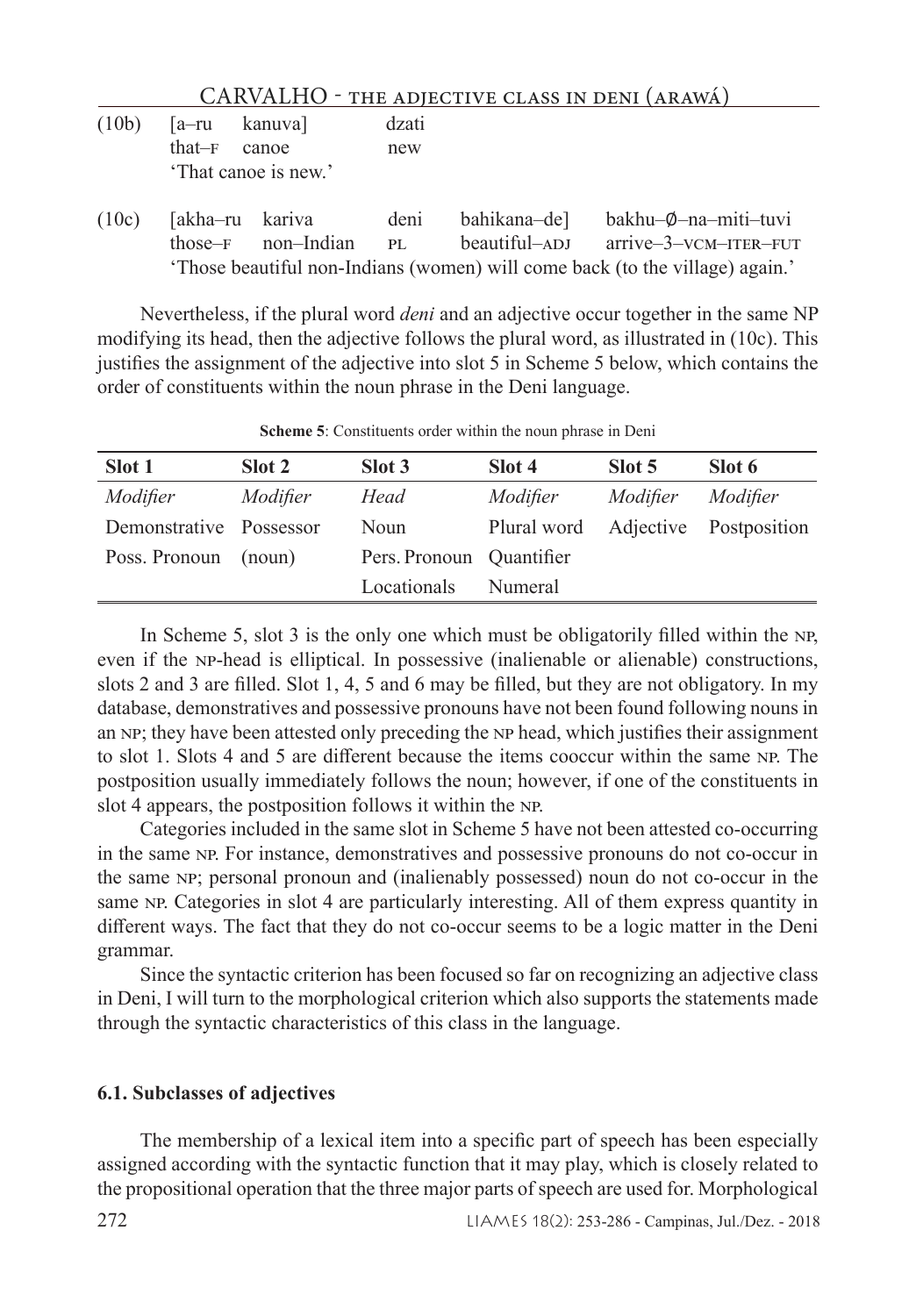and semantic features also support the assignment of a lexical item into a part of speech in consonance with the Deni-specific criteria, as we have seen in §4 (verbs), §5 (nouns) and §6 (adjectives).

he morphological criterion was used on the assumption that members assigned to the same part-of-speech class include some differences. Verbs, for instance, have been grouped into two subclasses ass discussed in §4; equally, nouns have also been included into different subclasses, as in §5. Notice that in both cases (verbs and nouns), although members of a specific part-of-speech class include differences, there are a plenty of shared commonalities which are enough to assign them to the same part of speech.

Analysis offered here points out to an adjective class which includes different syntactic characteristics from those of verb and noun classes. The lexical items assigned to this part-of-speech class also have different morphological features. As I have done to verbs and nouns, the morphological criterion is adopted here for postulating two subclasses of adjectives in Deni, of which the subclass I encompasses those adjectives that do not take any morphological marking, and the subclass II comprises the adjectives that take the adjectivizer –*de*.

#### **6.1.1. Subclass I**

The subclass I adjectives comprises a few numbers of lexical items which are syntactically unmarked as noun modifiers and morphologically do not receive any marking (which is different from members of the subclass II adjectives, as we will see in §6.1.2). The seven adjectives that belong to the subclass I found in the database are *imeibute* 'fat', *hutatsa* 'old', *dzati* 'new', *vahini* 'far', *hau* 'tired', *mahu* 'married', and *naniarini* 'correct'. They are distributed into different semantic types (dimension, physical property, human propensity, position and qualification) according to Dixon's (2004a) list. Subclass I adjectives *hau* 'tired', *mahu* 'married', *imeibute* 'fat' and *vahini* 'far' have been attested occurring with the copula verb –*ha* 'to be' and then functioning as copula complement (see (11b, d, e)). Subclass I adjectives *dzati* 'new' and *huratsa* 'old' were found occurring in both functions within the NP and in the predicate position (see  $(11a, c)$ ).

| (11a) | $dzati$ ] NP<br>[udza<br>house<br>new<br>'I will build a new house.'              |                      | [u-ka-navatu-tuvi] P<br>$1sG-NCA-build-FUT$ |                                    |          |                     |
|-------|-----------------------------------------------------------------------------------|----------------------|---------------------------------------------|------------------------------------|----------|---------------------|
| (11b) | [Ukekeni] CS<br>Ukekeni:м<br>'Ukekeni is fat.'                                    | [imeibute] CC<br>fat |                                             | $[tu-ha-ri]$ CP<br>$3M$ -be-NFUT:M |          |                     |
| (11c) | [ukha<br>clothes<br>$1_{SG,POS}$<br>'My clothes are old; your (clothes) are new.' | tutaputu] NP1        | [huratsa] P1<br>old                         | [tikha<br>2. <sub>POS</sub>        | $\log 2$ | [dzati] $P2$<br>new |
| (11d) | $[$ (tia) $]$ cs                                                                  | [hau] CC<br>tired    | $2 - be-NFUT: F$                            | [ti-ha-tu] CP                      |          |                     |

'Are you tired?'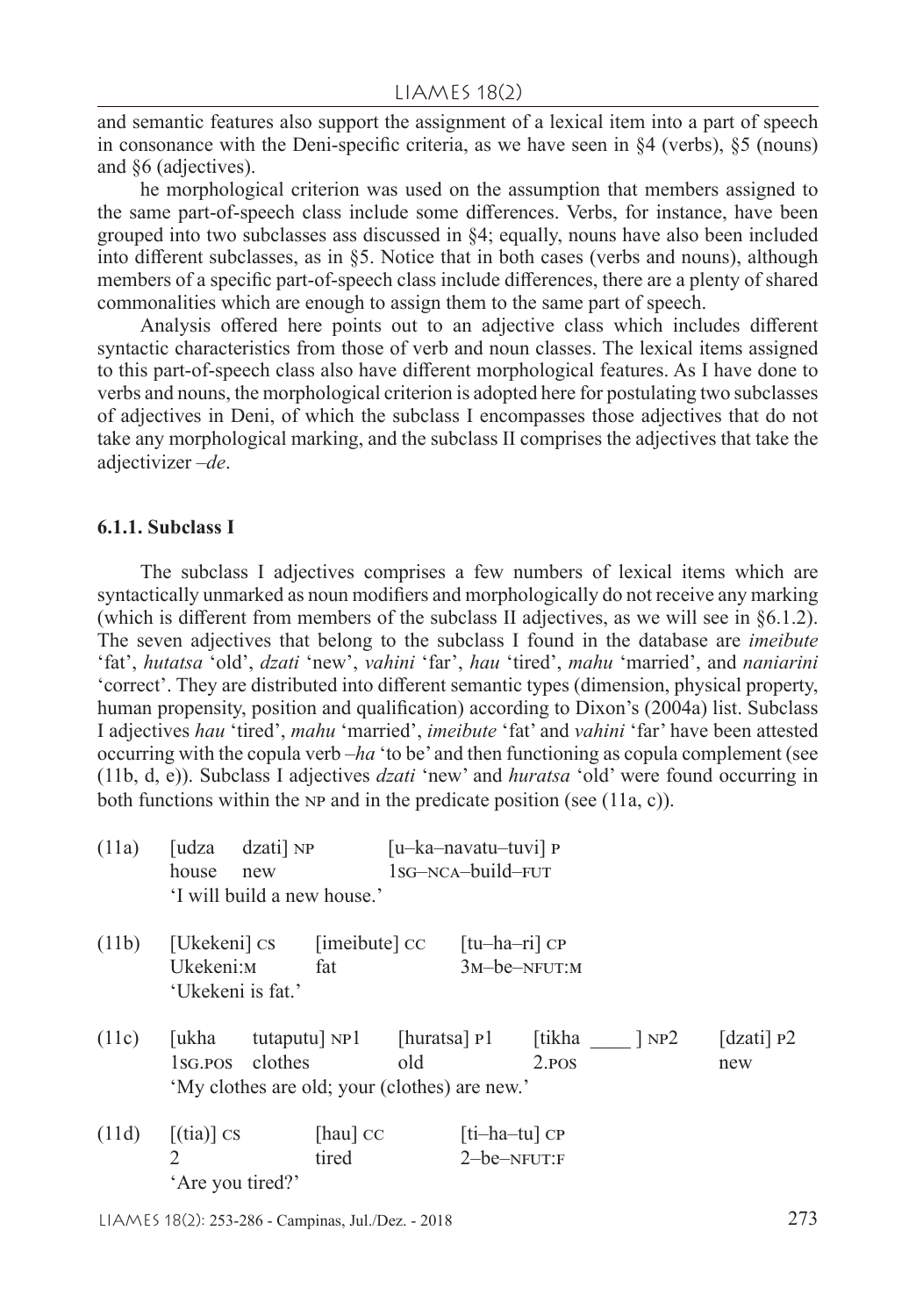| (11e) | $\lceil$ (uva) $\rceil$ CS | $[math]$ cc | $[u-ha-ru]$ CP   |
|-------|----------------------------|-------------|------------------|
|       | 1sg                        | married     | $1sG$ -be-NFUT:F |
|       | 'I am married.'            |             |                  |

The adjectives *mahu* 'married' and *hau* 'tired' are always followed by the copula verb  $-ha$  'to be'. Given that the copula verb  $-ha$  always takes the person marking – as do all verbs in Deni – the pronoun may be used or not, which justifies their insertion into parenthesis in (11d, e). Constructions in (11d, e) include copula clauses which require a copula subject and a copula complement, as mentioned in  $\S$ 2. The copula complement is either adjectives *mahu* 'married', *hau* 'tired', *imeibute* 'fat' or *vahini* 'far'. However, only the adjectives *mahu* 'married' and *hau* 'tired' are obligatorily followed by the copula verb and function as copula complement, as illustrated in (11d, e); the adjective *imeibute* 'fat' may function as both copula complement (cf. 11b) and then being followed by the copula verb and as a predicate and then with a zero copula. It is noteworthy to mention that this copula complement is the only argument that can be filled by a single adjective. Such characteristic has also been pointed out by Dixon (2004b: 378) for Jarawara.

Except for the adjectives that obligatorily require the copula verb –*ha*, all adjectives assigned to subclass I can occur both within the np and in the predicate position. The adjective *dzati* 'new', for instance, occurs within the np in (11a), whilst it occurs in the predicate position in (11c). An interesting matter in (11c) is that the np-head *tutaputu* 'clothes' is elliptical in the np2, but plainly recoverable from the context of conversation, since it was introduced in the previous clause. It is noteworthy that in (11c) *dzati* 'new' predicates a property of its referent (*tutaputu* 'clothes') in the example under discussion.

Morphologically, adjectives assigned to subclass I do not include any similarity with verbs. They include resemblance with free nouns in that both do not receive any obligatory marking. With respect to the possibilities of attachment of morphemes, free nouns may receive markers of dative, genitive and locative cases, which is not possible for adjectives. The semantic domains covered by subclass I adjectives are close to those that Dixon (2004a) mentioned to be more related to languages with small and medium-sized adjective class cross-linguistically.

#### **6.1.2. Subclass II**

It was mentioned in §6.1 that the two subclasses of adjectives have been postulated exclusively on the basis of their morphological characteristics. Both subclasses are assigned to the same part-of-speech class (adjective) since (i) they are syntactically used as noun modifier, the prototypical function of adjectives cross-linguistically, (ii) they can be easily distinguished from verbs and nouns according to Deni-specific morphological and syntactic criteria, as argued in §6. Unlike subclass I adjectives (which do not include any morphological marking), most of subclass II adjectives do include a morpheme which characterizes them.

In a very interesting study about categorization of roots and stems in a 6-languages sample, Lehmann (2010) argues that 'property' is a cognitive category which comprises both the adjective 'clever' and the noun 'cleverness'. He claims that "before a sign reaches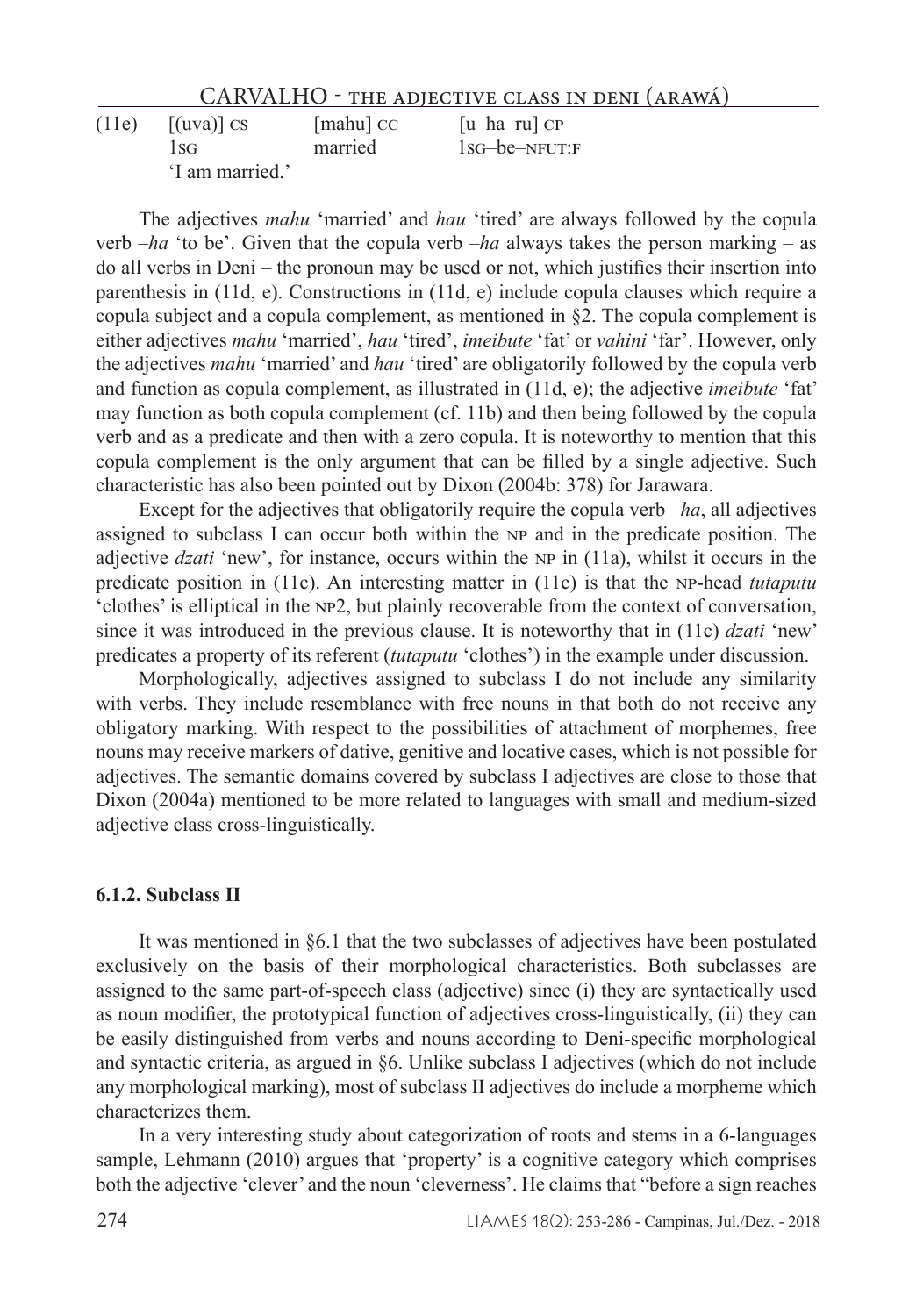the level of the utterance, it may be categorized and recategorized several times" according to different levels given in Table 2, which is replaced below with its original number. Such levels point to the distinction between primary and final categorization of a sign.

|   | Level       |
|---|-------------|
|   | Phrase      |
| Ĵ | Word form   |
|   | <b>Stem</b> |
|   | Root        |

**Table 2**: Levels of grammatical categorization

Property-concept roots<sup>4</sup> (level 1 in Table 2) may be categorized as (intransitive stative) verbs or (subclass II) adjectives in level 4 in Table 2 depending on the morphological, syntactical and semantic features they take, as we can see in (12a-d).

- (12a) tia ti–kiri–aru 2 2–be.dirty–NFUT:F 'You are dirty.'
- (12b) tia kiri–de 2 dirty–ADJ 'You are dirty.'
- (12c) uva uv–amutsi–aru 1sg 1sg–be.good–NFUT:F 'I am good.'
- (12d) uva amutsi–de 1sg good–ADJ 'I am good.'

There are some roots in Deni which are not liable to pre-categorization. For instance, property-concept roots such as –*kiri*– 'dirty' and –*amutsi*– 'good' can receive different morphological markings according to which they can be categorized as both (intransitive stative) verbs and (subclass II) adjectives. Functioning as (intransitive stative) verbs, these roots (a) take a person prefix and a non-future tense suffix, (b) function as head of predicate, and (c) express state (see 12a, c). However, functioning as (subclass II) adjectives, they (a) take the adjectiviser  $-de$  and (b) modify a referent (noun or pronoun) within the NP, or attribute a property in the predicate position (see 12b, d). Therefore, the analytical

<sup>4</sup> Property-concept roots are marked with a hyphen preceding and following the root since as intransitive stative verbs they are marked by a person prefix (which justifies the insertion of a hyphen preceding the root), and as subclass II adjectives they are marked by the suffix –*de* (which justifies the insertion of a hyphen following the root).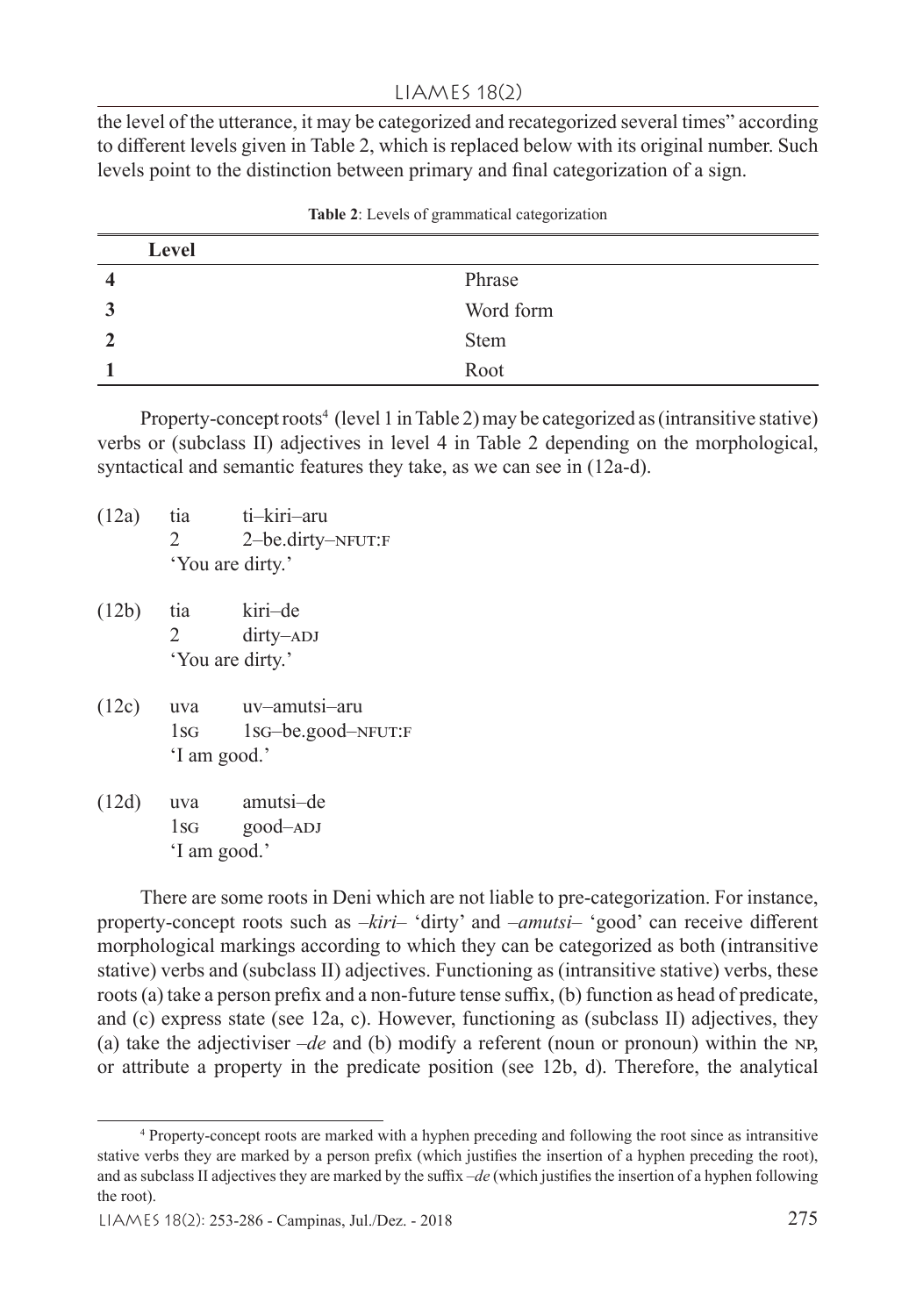perspective undertaken here is that such roots are not pre-categorized as they can take different morphemes and then functioning as either verb or adjective.

Property-concept roots are, hence, part of a system which offers to the Deni language speaker two possibilities of adaptation according with his/her cognitive and communicative goals (Lehmann 2010). This adaptation in Deni is both formal and functional in the sense that the speaker chooses his/her means in consonance with his/her goals in producing a propositional operation. If the speaker's propositional operation is to predicate a state, the verbal (morphological, syntactical and semantic) characteristics will be taken from the shelf where the system stores its possibilities. However, if either modification or predication of a property is the aim of the communication, then the adjectival (morphological, syntactical and semantic) characteristics will be chosen by the speaker.

A noteworthy point concerns the high frequency of property-concept roots being used as verb compared to their use as adjective in the database. Moreover, whilst intransitive stative verbs in first and second person have a very low frequency (see 12a, c), in third person they have been found in the corpus (see 13a-d) in large numbers.

| (13a) | Diivi<br>Diivi. <sub>M</sub>                                        | Ø-panadi<br>$3$ pos-wife                  | Ø-hadzira-ru<br>3-be.jealous-NFUT:F |
|-------|---------------------------------------------------------------------|-------------------------------------------|-------------------------------------|
|       | 'Diivi's wife is jealous.'                                          |                                           |                                     |
| (13b) | patsu<br>water<br>'The water is cold (or 'the water, it is cold').' | $\phi$ -mimi-aru<br>$3 - be.cold-NFUT: F$ |                                     |
| (13c) | Matiu=kha<br>$Mateus: M = GEN$<br>'Mateus' stuff is wet.'           | dzama<br>stuff                            | Ø-patuha-ru<br>3-be.wet-NFUT:F      |
|       |                                                                     |                                           |                                     |

(13d) dzuvatu deni ∅–bahikana–ru pl 3–be.beatiful–NFUT:F 'The single women are beautiful.'

As has been discussed so far, the majority of subclass II adjectives are derived from property-concept roots which may also be categorized as intransitive stative verbs in level 4 of Table 2. The subclass II adjectives *tati*–*de* (his/her.head– adj) 'first' and *dzutu*–*de* (his/her.anus– adj) 'last' are the only ones in the database that come from inalienably possessed nouns, as illustrated in (14a-d).

- (14a) ∅–tati–∅ 3.pos–head–m 'his head'
- (14b) tati–de head-ADJ 'first'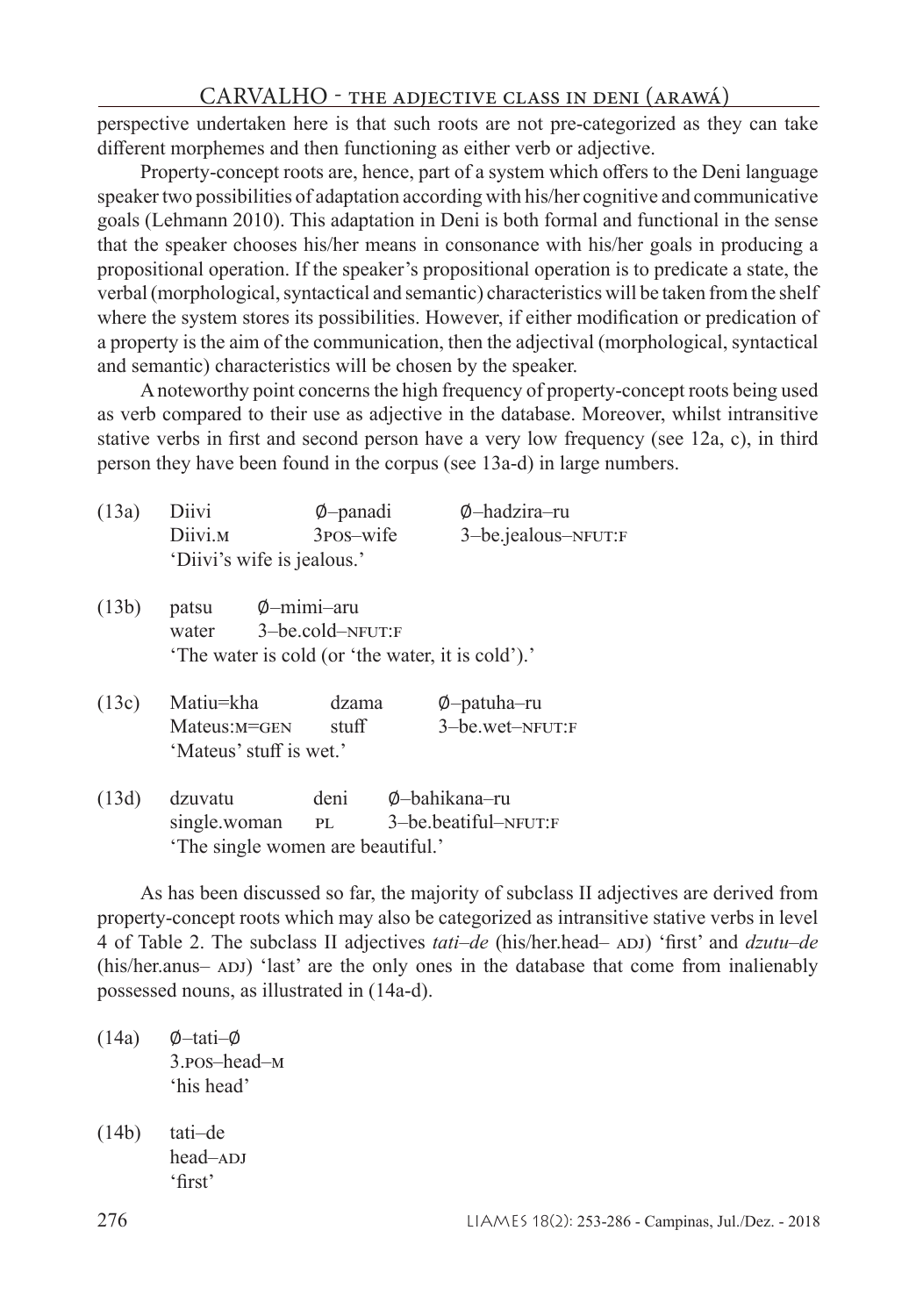(14c) ∅–dzutu–∅ 3.pos–anus–m 'his anus'

(14d) dzutu–de anus-a<sub>DJ</sub> 'last'

The comparison of (14a) with (14b), and (14c) with (14d) show us that the adjectivization involves loss of morphological characteristics of inalienably possessed nouns, since the subclass II adjectives no longer contain markers of possessor and possessor's gender. These examples are reminiscent of a cross-linguistically well-attested process whereby, in Heine's (2014: 13) words, "the use of a term for a body part is extended to also express concepts belonging to other domains of human experience", as illustrated in (15).

| (15a) | uva      | tati-de tia | dzutu–de |                                                                           |
|-------|----------|-------------|----------|---------------------------------------------------------------------------|
|       | $1_{SG}$ | head–ADJ    |          | 2 anus-ADJ                                                                |
|       |          |             |          | 'I (will be) the first. You (will be) the last.' (lit. I first, you last) |
|       |          |             |          |                                                                           |

| (15b) pukha udza | tati-de                                        |
|------------------|------------------------------------------------|
|                  | $3M:POS$ house head-ADJ                        |
|                  | 'His house is the first one (going up river).' |

Besides the morphological differences pointed out above, such adjectives also include syntactic differences with regard to inalienably possessed nouns in that the former cannot function as head of np anymore, which is the typical function of the latter. Thus, in consonance with criteria that assign a lexical item into a part-of-speech class outlined in §3, the words *tati–de* (head– ADJ) 'first' and *dzutu–de* (anus– ADJ) 'last' are recategorized as (subclass II) adjectives in examples (15a-b), since they are syntactically used to predicate a property of a referent in the predicate position.

Other interesting cases of derivation is in regard to adjectives *tsiki*–*de* (be.shallow– ADJ) 'shallow' and *tsivaha*–de (be.clear– ADJ) 'clear', since they include two possibilities of interpretation depending on their sources.

- (16a) tsiki ∅–abika–ri 3–be.hot–nfut:m 'The sand is hot.'
- (16b) patsu Ø–tsiki–aru<br>river 3–be.shallo 3-be.shallow-NFUT:F 'The river is shallow (in the river's beach).'
- (16c) edza patsu tsiki–de here river be.shallow–ADJ 'Here the river is shallow.'

LIAMES 18(2): 253-286 - Campinas, Jul./Dez. - 2018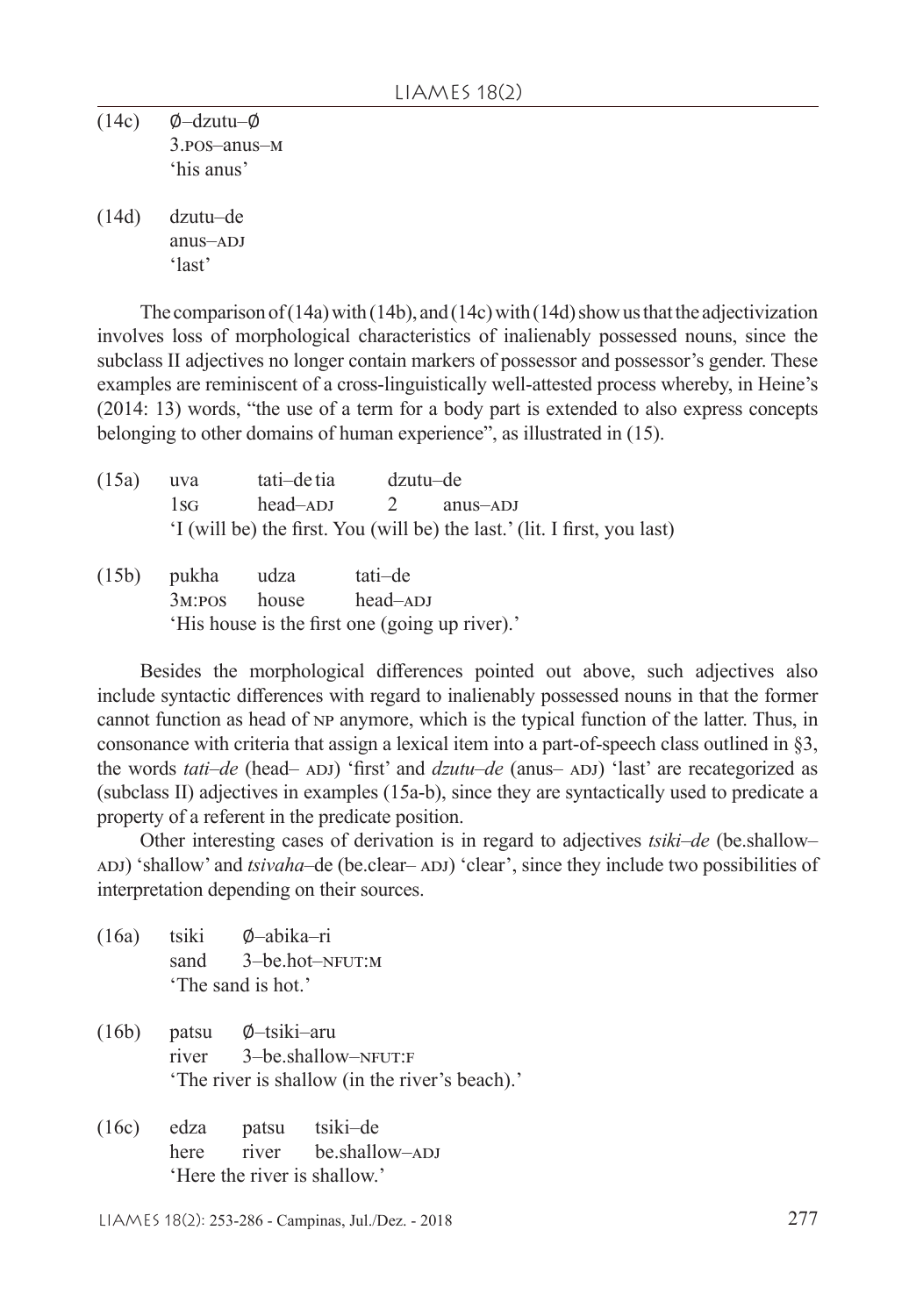|       | CARVALHO                                                                                          |                  |              | - THE ADJECTIVE CLASS IN DENI (ARAWÁ)       |  |
|-------|---------------------------------------------------------------------------------------------------|------------------|--------------|---------------------------------------------|--|
| (16d) | Cidadezinha-dza<br>Cidadezinha-LOC<br>'There is no light (electricity) at Cidadezinha (village).' | tsivaha<br>light |              | $\varphi$ -phira-ru<br>3-do.not.have-NFUT:F |  |
| (16e) | hibanamutha<br>today<br>'Today the day is clear.'                                                 | vada<br>day      | Ø-tsivaha-ri | 3-be.clear-NFUT:M                           |  |
| (16f) | tsivaha-de<br>dzume<br>be.clear-ADJ<br>night<br>'The night is clear.'                             |                  |              |                                             |  |

The source of *tsiki*–de 'shallow' in (16c) might be attributed to the free noun *tsiki* 'sand' (see (16a)), which has a relatively predictable meaning, since at the river's beaches (where the river is shallow) one can see the sand on the river's bottom; on the other hand its source might be associated with a property-concept root –*tsiki*– 'be shallow' which is also the source for the intransitive stative verb –*tsiki* 'be shallow' (see (16b)). In respect to *tsivaha*–*de* 'clear' in (16f), its source might be related to the free (alienable) noun tsivaha 'light of the day', which also has a relatively predictable meaning. Equally, its source might be attributed to the property-concept root –*tsivaha*– 'be clear' that is also the source for the intransitive stative verb –*tsivaha* 'be clear' (see (16e)). Given that adjectivization is a highly productive process involving property-concept roots, and no subclass II adjective has been found in the database with a free noun as source, it seems to be more plausible to attribute the source of these adjectives to property-concept roots –*tsiki*– 'be shallow' and –*tsivaha*– 'be clear'.

Turning the discussion back to the morphological differences between intransitive stative verbs and subclass II adjectives, we can see the difference in the predicative and attributive use of property-concept roots in examples (17a-f).

- (17a) mahi ∅–abika–ria–ri 3–be.hot–intens–nfut:m 'The sun is very hot.' (*or* the sun, it is very hot)
- (17b) mahi abika–de  $sum 3 - be.hot - ADJ$ 'The sun is hot.' (*or* the hot sun)
- (17c) \*mahi abika–ria–de sun be.hot– $INTENS$ –ADJ 'The sun is very hot.'
- (17d) ehebue ∅–hutsa–ria–ru 3–be.salty–INTENS–NFUT:F 'The food is very salty.' (*or* the food, it is very salty)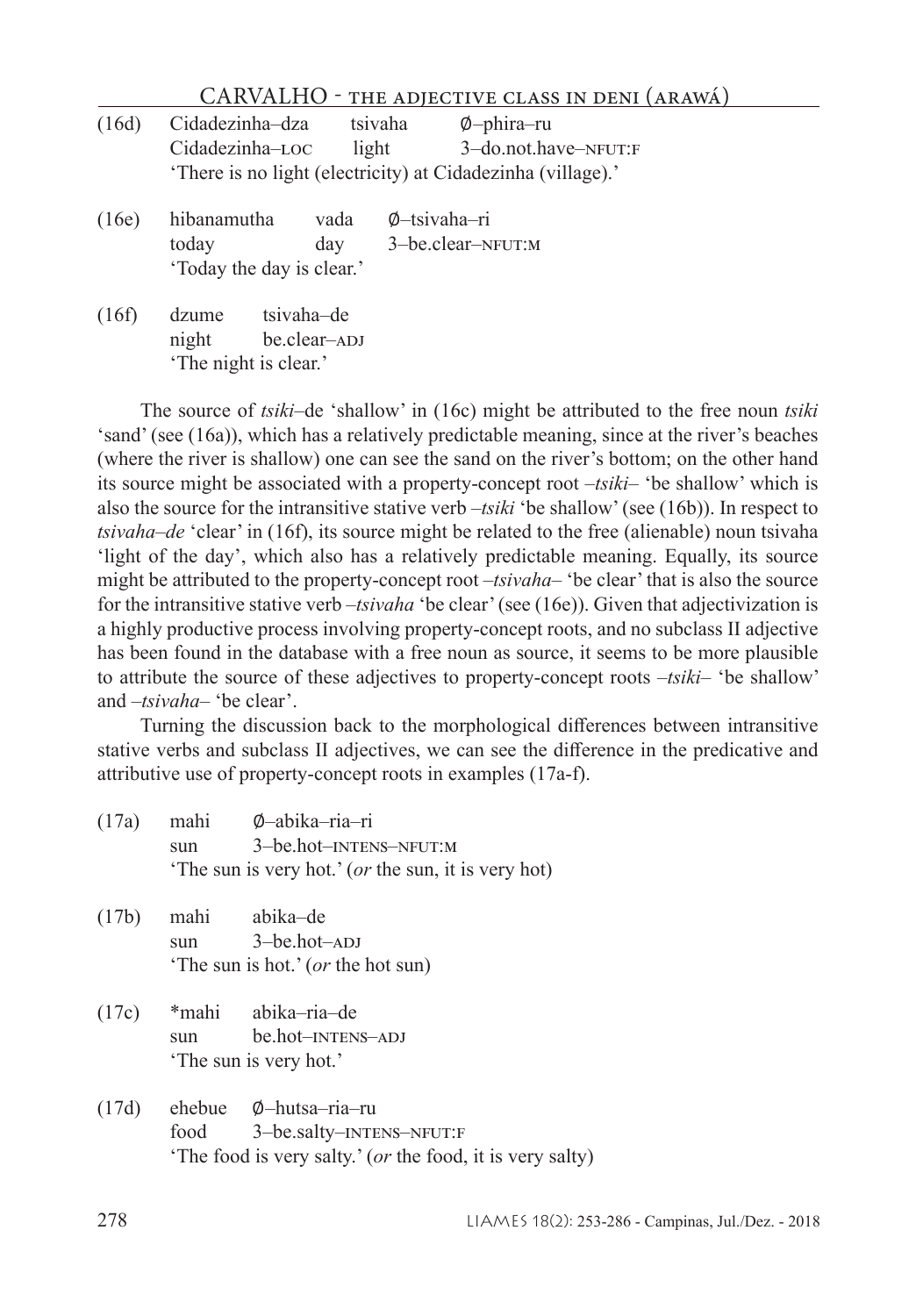- (17e) ehebue hutsa–de food be.salty–ADJ 'The food is salty.' (*or* the salty food)
- (17f) \*ehebue hutsa–ria–de food be.salty–INTENS–ADJ 'The food is very salty.'

Notice that in the verbal usage, the property-concept roots can receive the intensifier –*ria*, as in examples (17a, d). However, predicating a property, such roots cannot receive the intensifier, as can be seen in (17c, f). In other words, intransitive stative verbs can be intensified by the intensifier –*ria* whilst subclass II adjectives cannot.

From property-concept words given in (7a-h) – except those seven which are classified as subclass I adjectives and have been dealt with in  $\S 6.1.1$  –, only two have not been attested receiving the adjectivizer –*de*: *putaha*–*ri* (be.big–m) 'big' and *ati*  $dze–ari$  (3 happy–  $NFUT:M$ ) 'happy'. Whereas the latter has been attested only in the predicate function taking always verbal markings, the former was attested both modifying nouns within the NP, as illustrated in (18a), and in the predicate position, as in (18b); in both cases, it does not receive the adjectivizer –*de*.

| (18a) | [uva] $NP$ ]            | [tsipari] | putaha-ri] $NP2$ | [u-kadapi-aru] $P$             |
|-------|-------------------------|-----------|------------------|--------------------------------|
|       | l SG-                   | banana    | $big-M$          | $1$ s $-$ eat.fruit $-$ NFUT:F |
|       | 'I ate the big banana.' |           |                  |                                |
| (101) |                         |           |                  |                                |

(18b) [pua] *np* [putaha-ri] *p* 3sg big–m 'He is big.'

In (18b), the property-concept word does not receive person marking and the –ri marks only the masculine gender, and not non-future tense as it does in verbs. Whereas in (18a) *putaha*–*ri* (big.m) 'big' is agreeing in gender with *tsipari* 'banana' in np2 that functions as O, the verb agrees with *uva* 'I' which is in the A function. As mentioned in §2, the subject predominantly triggers the gender agreement on the verb. In (18b) *putaha–ri* (big.m) occurs in the predicate position predicating a property to the referent (pronoun) in the np function.

So far, we have seen in this section that the lexical items which are assigned to the adjective class include some differences which concern the morphology. Such differences allow us to postulate two subclasses of adjectives, but they also include morpho-syntactic commonalities which are enough to assign them to the same part-ofspeech class. Now I will turn to the tiny fraction of lexical items which may be fulfill two functions without morpho-syntactic adaptations.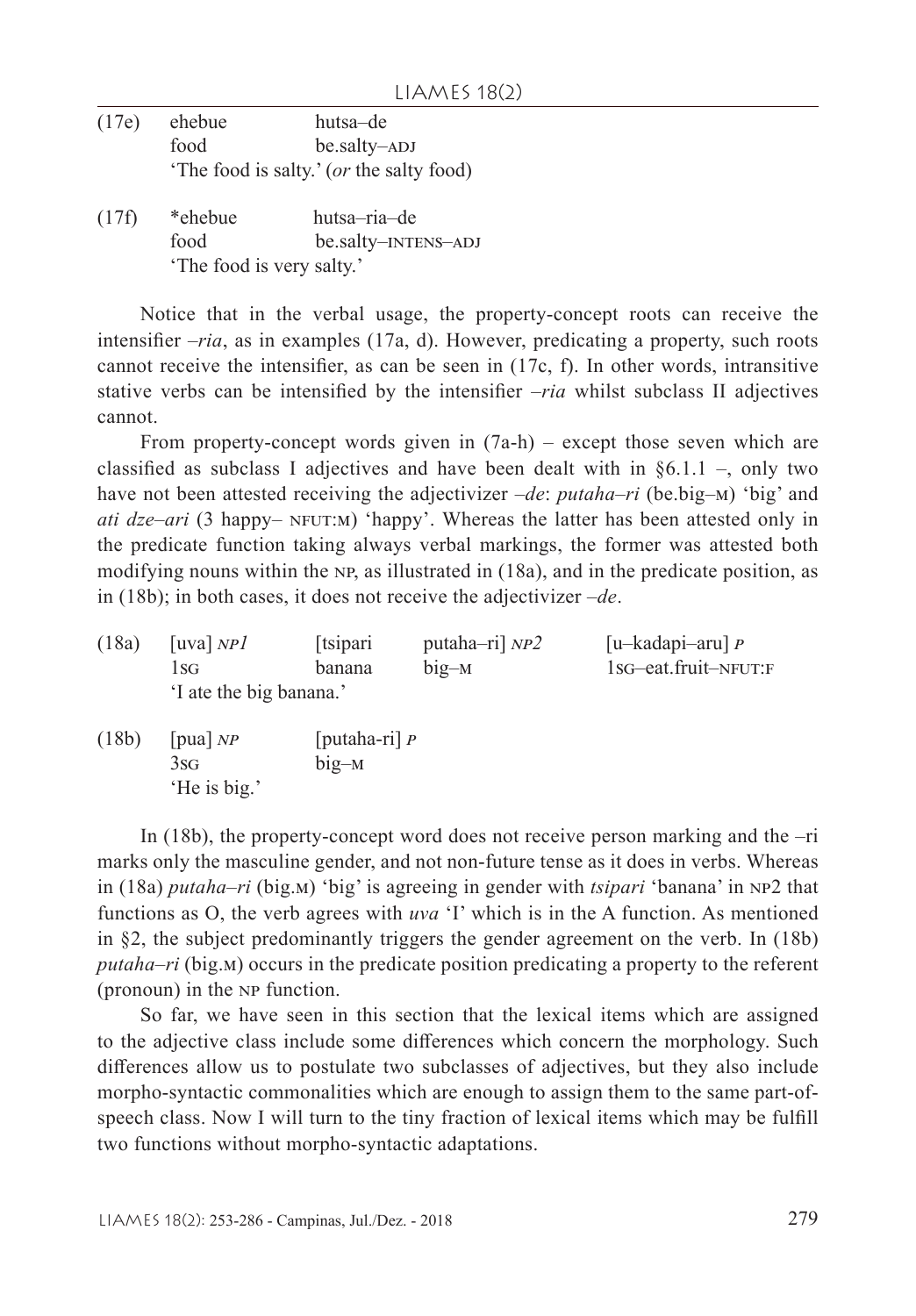# **6.2. Flexible lexical items**

Deni includes a very small number of lexical items that may be used in the prototypical function of noun as head of np and also in the prototypical function of adjectives as noun modifier. These flexible lexical items are, hence, used in two different propositional operations: (i) reference and (ii) modification. As I argued in §6.1.2, some of the propertyconcept roots may be used in level 4 of Table 2 as adjective and verb. Nevertheless, the syntactic function they are used in determine the morphological markings they take, such as adjectivizer –*de* for adjectives, and person marking and other morphemes for verbs.

Differently, flexible lexical items do not take any overt formal marking as a consequence of their syntactic function. This phenomenon is quite common crosslinguistically and has been hotly debated in the recent literature. As mentioned in §3, the scholars have taken different positions in dealing with this phenomenon that is frequently referred to as 'conversion'. (A fuller account of the different positions on conversion is in van Lier and Rijkhoff 2013; specific-language accounts are also included in the volume edited by them.)

Before starting the discussion on flexible lexical items in Deni, I offer the conversive pairs of lexical items identified in the database in Table 6.

| <b>Lexical items</b> | <b>Syntactic function</b> | <b>Propositional operation</b> | Meaning            |
|----------------------|---------------------------|--------------------------------|--------------------|
| Makhi                | NP-head                   | Reference                      | 'Man'              |
| Makhi                | Noun modifier             | Modification                   | 'Male'             |
| Amunehe              | NP-head                   | Reference                      | 'Woman'            |
| Amunehe              | Noun modifier             | Modification                   | 'Female'           |
| Dzuvatu              | NP-head                   | Reference                      | 'Single woman'     |
| dzuvatu              | Noun modifier             | Modification                   | 'Single'           |
| Dzabitsu             | NP-head                   | Reference                      | 'Single man'       |
| Dzabitsu             | Noun modifier             | Modification                   | 'Single'           |
| Bedeni               | NP-head                   | Reference                      | 'Her/his daughter' |
| Bedeni               | Noun modifier             | Modification                   | 'Small'            |
| Bedi                 | NP-head                   | Reference                      | 'Her/his son'      |
| Bedi                 | Noun modifier             | Modification                   | 'Small'            |
| Kharavi              | NP-head                   | Reference                      | 'Old man'          |
| Kharavi              | Noun modifier             | Modification                   | 'Old'              |
| Kharani              | NP-head                   | Reference                      | 'Old woman'        |
| Kharani              | Noun modifier             | Modification                   | 'Old               |

**Table 6**: Conversive pairs

Croft (2000: 96) points out a cross-linguistic universal regarding the semantic shifts in which members of a conversive pair are involved, mentioning that such semantic shifts are always towards the part-of-speech class prototypically associated with the propositional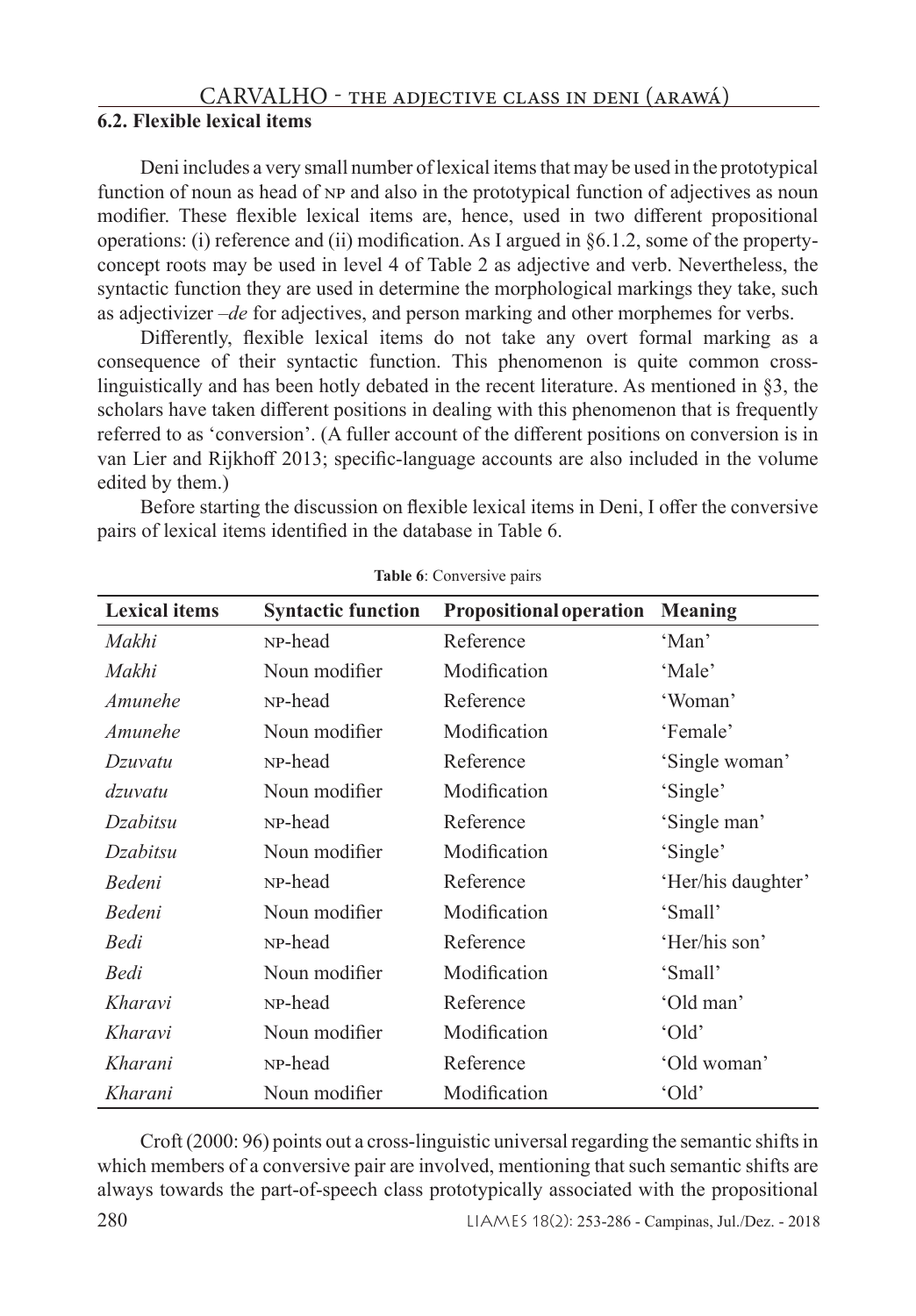#### LIAMES 18(2)

operation in which they are used. Examples in (19a-d) include uses of flexible lexical items *makhi* 'man/male', *bedeni* 'his/her daughter/small', *dzuvatu* '(single) woman/single' and *kharavi* '(old)man/old' in the propositional operation of modification – that is, functioning as noun modifier.

| (19a) | [dzumahi                 | makhi]NP                         | $[tei-ta-ru-hi]P$                                                      |
|-------|--------------------------|----------------------------------|------------------------------------------------------------------------|
|       | jaguar                   | male                             | shoot-2-NFUT: $F-Q$                                                    |
|       |                          | 'Did you shoot the male jaguar?' |                                                                        |
| (19b) | [kahiru                  |                                  | bedeni   NP [mita-u-ka-na-ru   P                                       |
|       | fishhook                 | small                            | buy-1sG-NCA-VCM-NFUT:F                                                 |
|       |                          |                                  | 'I bought the small fishhook.' (lit. I bought the fishhook's daughter) |
|       |                          | $(19c)$ [Hakedzani]NP [dzuvatu]P |                                                                        |
|       | Hakedzani:F              | single                           |                                                                        |
|       | 'Hakedzani is a single.' |                                  |                                                                        |
| (19d) | [pua]NP                  | [kharavi] <sub>P</sub>           |                                                                        |
|       | 3м                       | old                              |                                                                        |
|       | 'He is old.'             |                                  |                                                                        |

The meaning of the flexible lexical items *makhi* 'male', *bedeni* 'small', *dzuvatu* 'single' and *kharavi* 'old' in (19a-d) are a consequence of the syntactic function and the propositional operation in which they are used. The meaning of the flexible lexical item *makhi* is 'male' in (19a) and 'man' in (5); similarly, *dzuvatu* means 'single' in (19c) and 'single women' in (13d). The flexible lexical item *makhi* is used in the propositional operation of modification functioning as noun modifier in (19a) meaning 'male'; on the other hand, *dzuvatu* is used predicating a property of a referent in (19c) meaning 'single'. As illustrated elsewhere in this paper, adjectives in Deni can function (a) as noun modifier within an NP, as illustrated by *makhi* in (19a) and (b) predicating a property of a referent in the predicate position, as shown by *dzuvatu* in (19c). These lexical items are classified as flexible in Deni – besides others mentioned in this paper – since they are also used in the propositional operation of reference functioning as np-head.

In the propositional operation of reference, these lexical items are used in the nphead function and can be modified by the plural word *deni*, which is only allowed for nouns that make reference to human beings (cf. Carvalho 2017). Adjectives cannot be followed by the plural word *deni*. Hence, functioning as adjectives, flexible lexical items cannot be modified by the plural word *deni*.

The semantic shifts involving the flexible lexical items in Deni are systematic and relatively predictable. For instance, *makhi* being used in the np-head function includes the semantic features 'human', 'male', 'adult'. As noun modifier, *makhi* includes only the semantic feature 'male'; as illustrated in (19a), it can be used modifying non-human nouns. The meaning of *makhi* being used as an adjective is predictable in the sense that one could expect that if a lexical item containing these semantic features in the propositional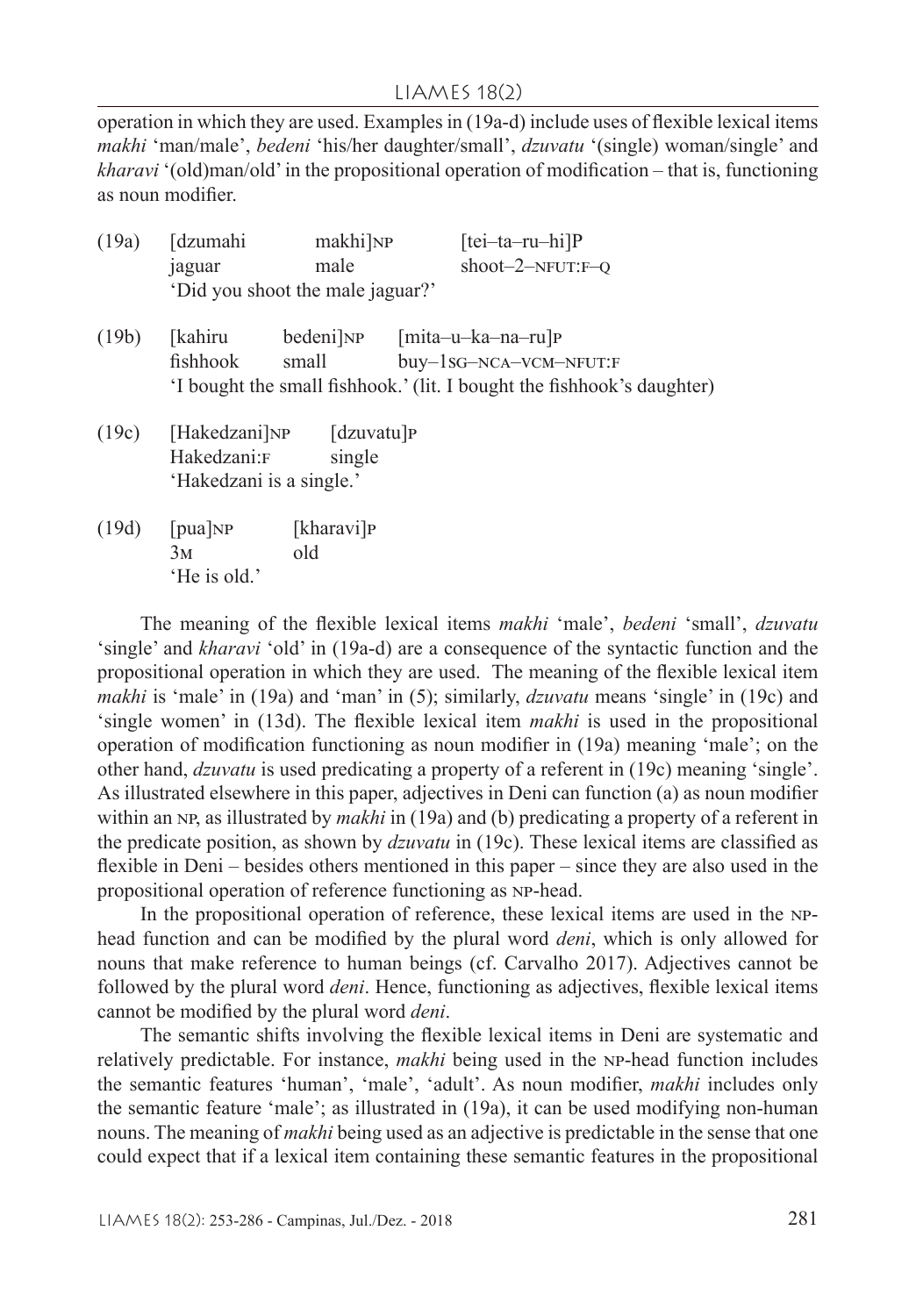operation of reference ('human', 'male', 'adult') were used in the propositional operation of modification, its meaning would rather be 'male' than any other.

The flexible lexical item *bedeni*, although it has not been parsed in the glosses in (19b), is an inalienably possessed noun which is always used in reference to the possessor in the propositional operation of reference.<sup>5</sup> Its semantic features include 'human', 'female', 'be someone's daughter'. In the Deni culture, a possible interpretation for *Mavahari bedeni*  'Mavahari's daughter' (and its masculine correspondent *bedi* 'his/her son') is 'that one which has arisen from Mavahari' or 'that one which is a small version of Mavahari'. In this sense, to be daughter (or son) is to be a small version of someone. The semantic feature 'small' is the meaning of *bedeni* in the propositional operation of modification. Related to gender, the feminine form (*bedeni*) has been chosen in (19b) since the noun *kahiru* which is modified has the inherent feminine gender.

Semantic features included by *dzuvatu* in the propositional operation of reference are 'human', 'woman', 'single'. When used as adjective, this lexical item means 'single, unmarried'. The semantic features 'human' and 'woman' are carried by the noun that it modifies, such as feminine proper name Hakedzani in (19c). Likewise, semantic features included by *kharavi* in the propositional operation of reference (np-head function) are 'human', 'male', 'old'. As an adjective, *kharavi* means 'old'; the head of np that is modified carries the semantic features of 'human' and 'male', as in (19d).

Based on the meanings of the conversive pairs listed in the last column in Table 6, flexible lexical items in Deni trend to undertake semantic shifts towards the part-of-speech class prototypically associated with the propositional operation in which they are used, which is consonant with Croft's (2000: 96) assertion. Flexible lexical items in Deni are, hence, pairs of separate, homonymous words which are semantically related, but different in consequence of the syntactic function they are used in.

An integrating point is the use of flexible lexical items modifying *ka*–noun which is the np-head. As mentioned in §5, Deni includes a *ka*– subclass of nouns that triggers noun class agreement in its modifiers within the np (adjectives, numerals) and also on the predicate of the clause that it occurs in. Nevertheless, the flexible lexical items used as adjectives do not take the *ka*–marking of noun class agreement, while the adjectives do take it (cf. examples in (6a) and (10a)).

Flexible lexical items include different status in regard to the syntactic function and propositional operation in which they are used. Being used in the np-head function, they take all the morpho-syntactic possibilities available for nouns, including modification by the plural word *deni*. However, although flexible lexical items are syntactically and semantically used as adjectives, they are not able to undertake this morphological possibility available for adjectives.

This feature is the basis for postulating the adjectival use of flexible lexical items as the output of the derivational process, rather than the frequency criterion (the use of flexible lexical items in the propositional operation of reference is hugely bigger than their use in the propositional operation of modification). Flexible lexical items are interpreted here, hence, as the result of a derivational process in which the input forms are nouns and

<sup>&</sup>lt;sup>5</sup> Inalienably possessed nouns in Deni include high morphological irregularity in regard to possession. A fuller discussion of this issue is in Carvalho (2017).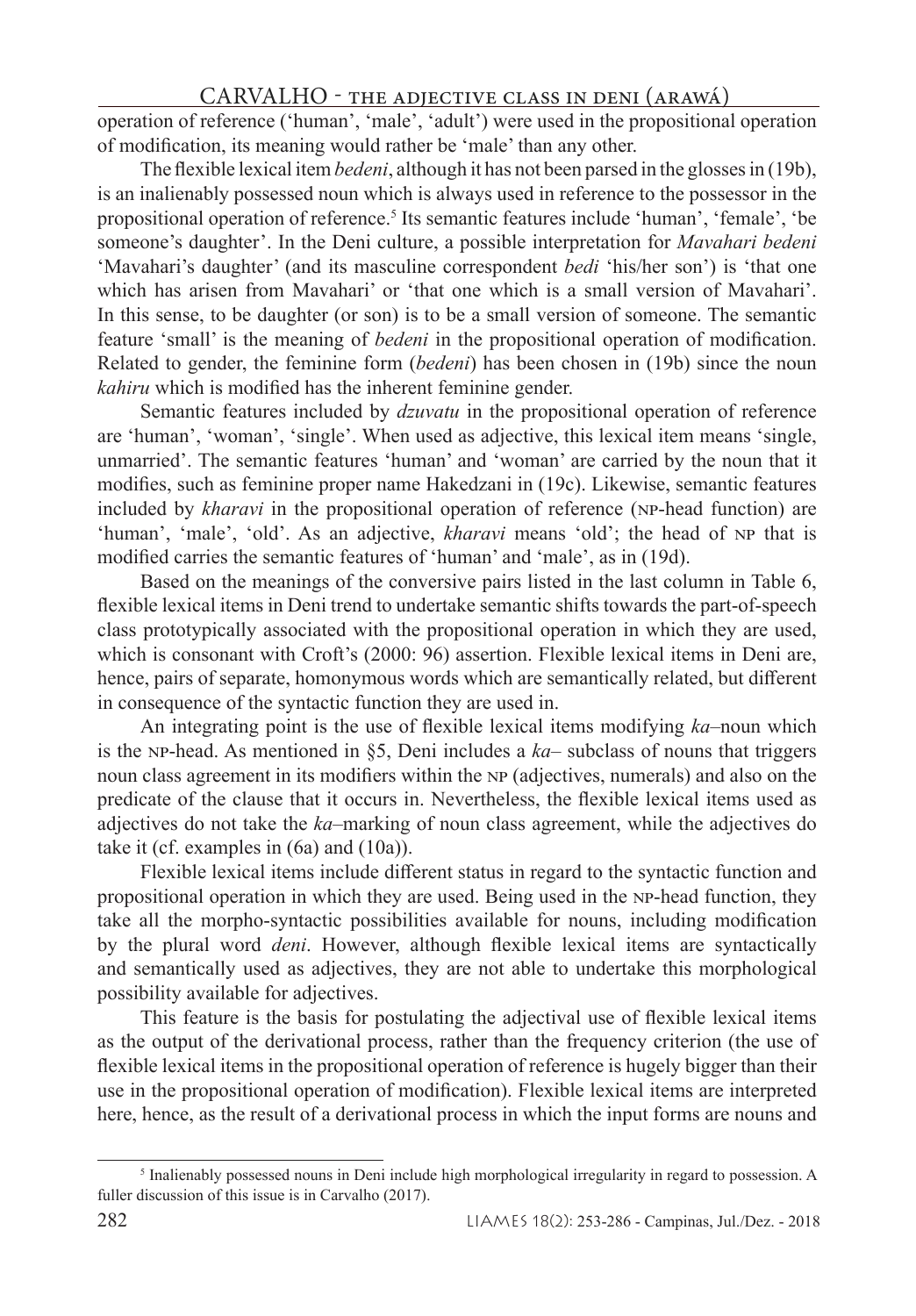the output forms are adjectives. For instance, to express the property concept 'male' the language chose the semantically related noun *makhi* 'man' to perform the derivational process of which the result is the adjective *makhi* 'male'. The semantic of the input form is highly important; its choice is by no means arbitrary.

Although the result of this derivational process in Deni is two separate, homonymous lexical items, and even although the output forms are syntactically and semantically accommodated in the modification function and predicating a property, the output forms are not entirely engaged in all morphological possibilities available for adjective class. This seems to be a relic of the input forms in the derivational process of conversion into the output forms.

#### **7. Conclusions**

The analysis of property-concept lexical items in Deni has led me to assign them to a part-of-speech class which is distinct from those of verbs and nouns. The assignment has followed the Deni-specific criteria for recognizing the verb, noun, and adjective classes. The starting point for our discussion on the assignment of the property-concept lexical items into a part-of-speech class in Deni was based on the morpho-syntactic features of the language. Since the morpho-syntactic features of property-concept words given in (7a-h) are different of those of nouns and verbs in the language, they have been claimed to belong to a different part-of-speech class: adjective. Associated with that, I used Dixon's (1982, 2004a) seminal study on the recurrent semantic domains covered by adjectives across languages.

The adjectivehood postulated by the syntactic and semantic criteria for the propertyconcept lexical items is also supported by the morphological criterion, which allows us to recognize a split within the adjective class: (a) subclass I adjectives, whose members do not include any morphological marking; and (b) subclass II adjectives, whose members take the adjectivizer –*de* when modifying a referent (prototypically a noun) within the np or predicating a property to a referent (also prototypically a noun) in the predicate position. Morphologically, an intransitive stative verb is different from a subclass II adjective in that the former takes person marking and non-future tense and the latter takes only the adjectivizer –*de*. Subclass I adjectives have no morphological similarities with intransitive stative verbs; they are similar to free nouns in that none receive any obligatory morphological marking. However, case markings (dative, locative, genitive, instrumental) may be attached to free nouns, but not to subclass I adjectives.

The adjective class in Deni is small with forty three property-concept words in the database of which thirty four are subclass II adjectives, seven are subclass I adjectives, one, *putahari* 'big', was attested as adjective but without taking the adjectivizer –*de*, and another, *ati dzeari* 'be happy', was attested only being used as (stative intransitive) verb. According to semantic types typically covered by adjectives across languages which have been pointed out by Dixon (2004a), adjectives in Deni include (a) dimension, (b) value, (c) colour, (d) physical property, (e) human propensity, (f) qualification, (g) position,  $(h)$ ordinal number. Although adjectives have been found for all eight different semantic types, they are mostly concentrated in the semantic types of physical property (nineteen)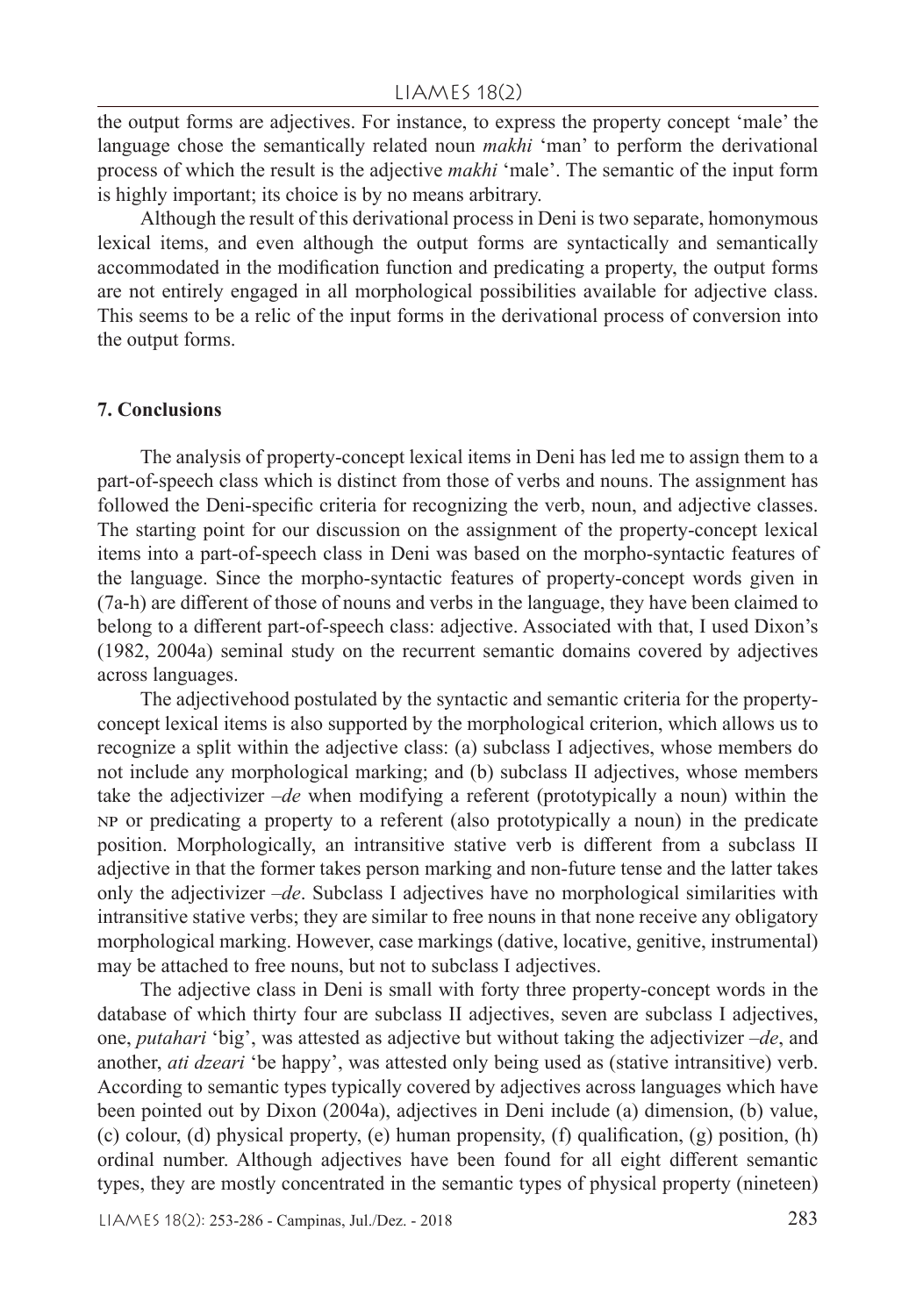and human propensity (eight), which comprise almost two third of adjectives found in the database.

A similarity between Arawá languages is that property may be expressed by intransitive stative verbs, and adjectives always follow nouns. Deni and Paumarí include a morphological process involving the use of property-concept roots as either an adjective or a verb. In Jarawara, there is a semi-productive process involving -*bote* and intransitive stative verbs in the creation of derived adjectives. In respect to the side of adjective classes in Arawá languages, the conclusions presented in this paper are in consonance with Dixon's comparative study, which argues that these languages include typically a small closed class of adjectives. In contrast to Dixon's comparative study, adjectives cannot only modify a noun within an NP, but also predicate a property of a referent (prototypically a noun) in the predicate position mostly with a zero copula, except the two subclass I adjectives *mahu* 'married' and *hau* 'tired' which obligatorily require the copula verb –*ha* 'to be'.

### **References**

- Aikhenvald, Alexandra Y. (2008). Versatile cases. *Journal of Linguistics* 44: 565-603. doi:10.1017/S002222670800532X
- Aikhenvald, Alexandra Y. (2009). Syntactic ergativity in Paumari. In Samuel Gyasi Obeng (ed.). *Topics in descriptive and African linguistics: Essays in honour of distinguished Professor Paul Newman*, pp. 111- 127. Munich: LINCOM Studies in African Linguistics.

Aikhenvald, Alexandra Y. (2012). *The languages of the Amazon*. Oxford: Oxford University Press.

- Bauer, Laurie (2008). Derivational morphology. *Language and Linguistics Compass* 2(1): 196-210. https://doi.org/10.1111/j.1749-818X.2007.00045.x
- Beck, David (2002). *The typology of parts of speech systems: The markedness of adjectives*. New York: Routledge.
- Carvalho, Mateus Cruz Maciel de (2013a). Considerações sobre a fonologia da língua Deni (Arawá). In Leopoldo O. Lasbastía Mendoza (ed.). *Cuestiones de fonética, fonología y oralidad*, pp. 89-104.. Leopoldo O. Lasbastía. Mendoza: Facultad de Filosofía y Letras, Universidad Nacional de Cuyo.
- Carvalho, Mateus Cruz Maciel de (2013b). *A fonologia da língua Deni (Arawá)*. São Paulo: Cultura Acadêmica.
- Carvalho, Mateus Cruz Maciel de (2017). *Estudo morfossintático da língua Deni (Arawá)* (Tese de doutorado em linguística e língua portuguesa). São Paulo: Universidade Estadual Paulista "Júlio de Mesquita Filho". https://repositorio.unesp.br/handle/11449/150841
- Chapman, Shirley; Derbyshire, Desmond C. (1991). Paumarí. In Desmond C. Derbyshire; Geoffrey K. Pullum (eds.). *Handbook of Amazonian languages*, vol. 3, pp. 161-352. Berlin: Mouton de Gruyter.
- Croft, William (1991). *Syntactic categories and grammatical relations: The cognitive organization of information*. Chicago: Chicago University Press.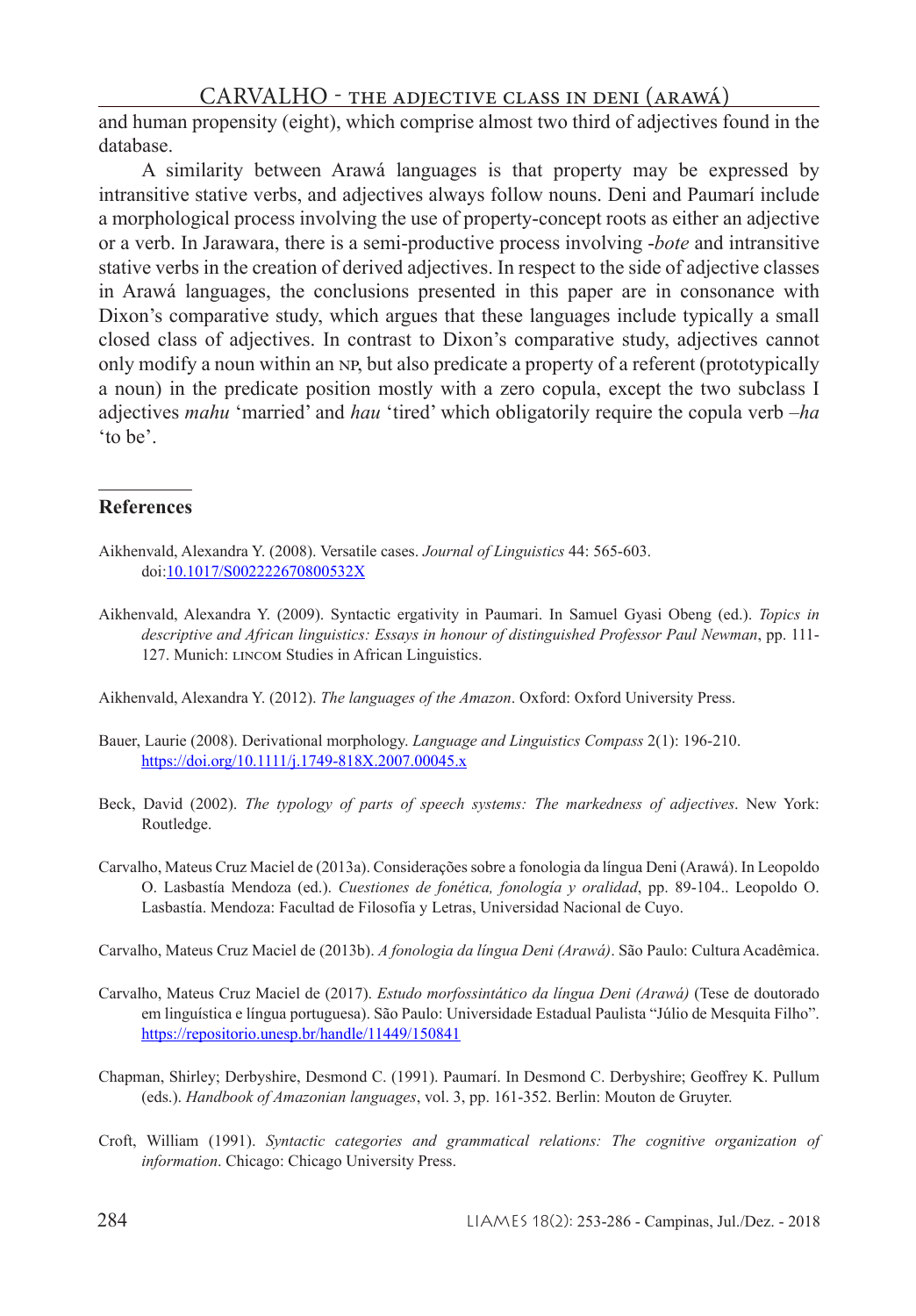- Croft, William (2000). Parts of speech as typological universals and as language particular categories In Petra Maria Vogel; Bernard Comrie (eds.). *Approaches of the typology of word classes*, pp. 65-102. Berlin: Mouton de Gruyter
- Croft, William (2003). *Typology and universals* 2nd edn. Cambridge: Cambridge University Press.
- Dienst, Stefan (2008). The internal classification of the Arawan languages. liames *Línguas Indígenas Americanas* 8: 61-67. doi: https://doi.org/10.20396/liames.v8i1.1471
- Dienst, Stefan (2014). *A grammar of Kulina*. Berlin: Mouton de Gruyter.
- Dixon, R. M. W. (1982). *Where have all the adjectives gone? And other essays in semantics and syntax*. Berlin: Mouton de Gruyter.
- Dixon, R. M. W (1994). *Ergativity*. Cambridge: Cambridge University Press.
- Dixon, R. M. W. (1995). Fusional development of gender marking in Jarawara possessed nouns. *International Journal of American Linguistics* 61(3): 263-94. doi:10.1086/466256
- Dixon, R. M. W. (1999). Arawá. In R. M. W. Dixon; Alexandra Y. Aikhenvald (eds.). The *Amazonian languages*, pp. 294-306. New York: Cambridge University Press.
- Dixon, R. M. W. (2004a). Adjective classes in typological perspective. In R. M. W. Dixon; Alexandra Y. Aikhenvald (eds.). *Adjective classes: A cross-linguistic typology*, pp. 1-49. Oxford: Oxford University Press.
- Dixon, R. M. W. (2004b). *The Jarawara language of Southern Amazonia*. Oxford: Oxford University Press.
- Dixon, R. M. W. (2004c). The small adjective class in Jarawara. In R. M. W. Dixon; Alexandra Y. Aikhenvald (eds.). *Adjective classes: A cross-linguistic typology*, pp. 177-198. Oxford: Oxford University Press.
- Dixon, R. M. W. (2006). Annotated bibliography of the Arawá language family to 1950. *International Journal of American Linguistics* 72(4): 522-34. doi: 0.1086/513059
- Dixon, R. M. W. (2010). *Basic linguistic theory*, vol 2. *Grammatical topics*. Oxford: Oxford University Press.
- Everett, Daniel (1995). Sistemas prosódicos da família Arawá. In Leo Wetzels (ed.). *Estudos fonológicos das línguas indígenas brasileiras*, pp. 297-340. Rio de Janeiro: Editora da UFRJ.
- Givón, T. (1995). *Functionalism and Grammar*. Amsterdam: John Benjamins.
- Haspelmath, Martin (2007). Pre-established categories don't exist: Consequences for language description and typology. *Linguistic Typology* 11: 119-132. https://doi.org/10.1515/LINGTY.2007.011
- Heine, Bernd (2014). The body in language: Observations from grammaticalization. In Matthias Brenzinger; Iwona Kraska-Szlenk (eds). *The body in language: Comparative studies of linguistic embodiment*, pp. 13-32. Leiden/Boston: Brill. doi: 10.1163/9789004274297\_003
- Koop, Gordon; Koop, Lois (1985). *Dicionario Dení-Português*. Available in: http://www-01.sil.org/americas/brasil/publens/dictgram/DNDict.pdf Accessed on: 17 Aug 2015.